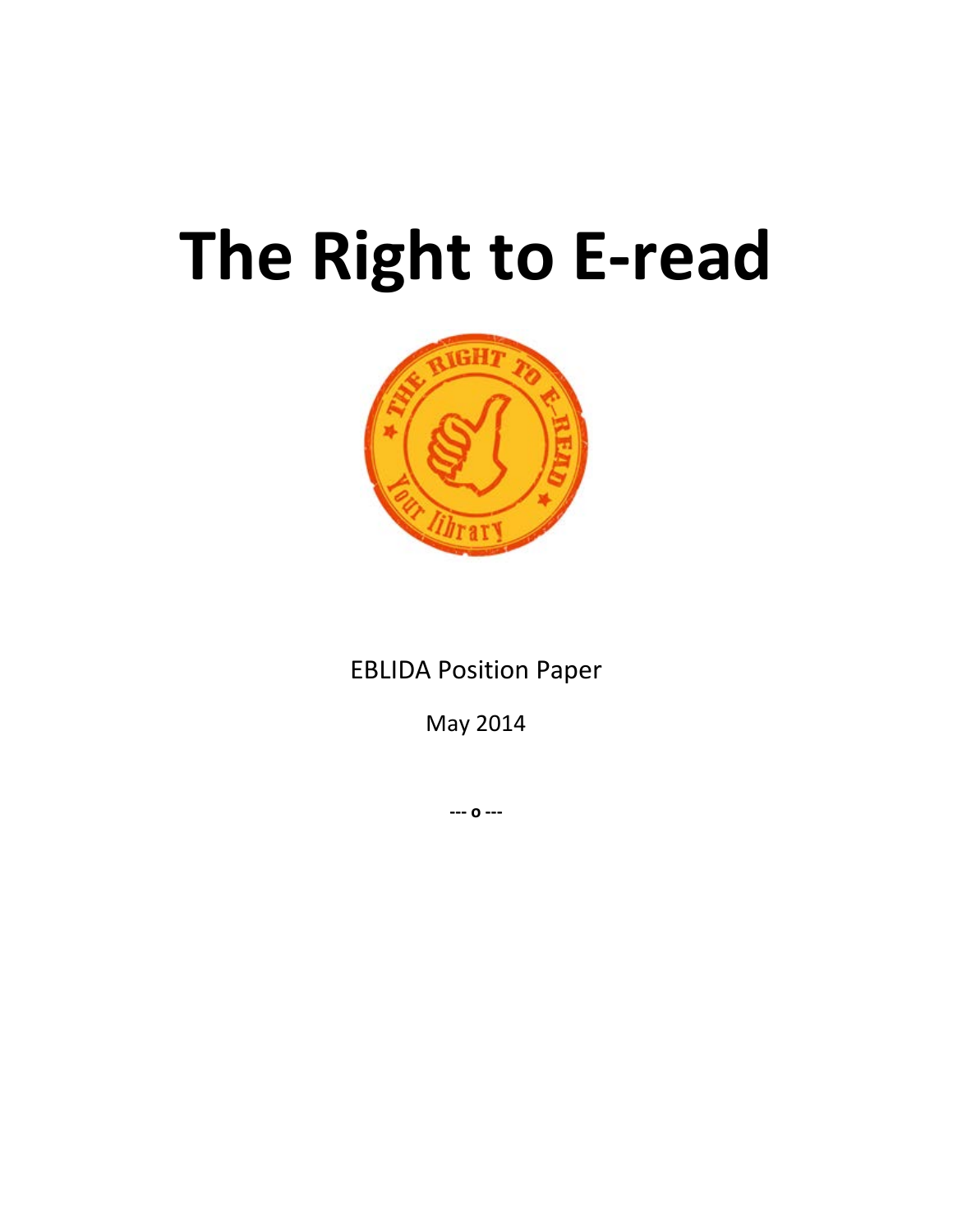

## Table of Contents

|                                                                                   | 3  |
|-----------------------------------------------------------------------------------|----|
|                                                                                   | 4  |
|                                                                                   |    |
|                                                                                   | 9  |
|                                                                                   |    |
|                                                                                   | 9  |
|                                                                                   | 10 |
|                                                                                   |    |
| Change of legal basis: from lending to e-lending ________________________________ | 13 |
|                                                                                   |    |
|                                                                                   |    |
|                                                                                   | 16 |
| Review of current legislation and other initiatives in Europe ___________________ | 17 |
|                                                                                   | 23 |
|                                                                                   |    |
|                                                                                   | 24 |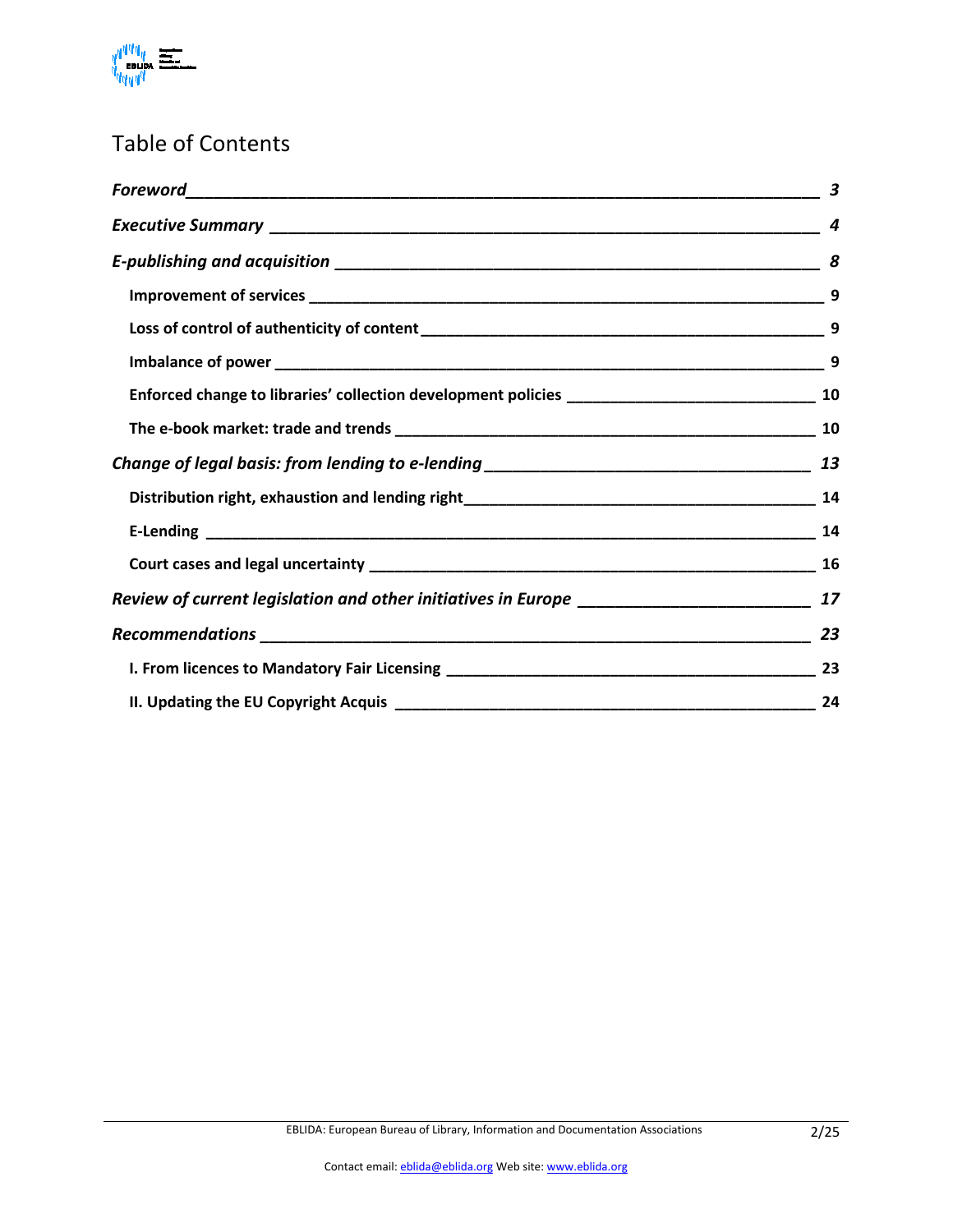

## <span id="page-2-0"></span>**Foreword**

This paper is successor to the EBLIDA paper *E-publishing and the challenges for libraries*, April 2012 (Rev. July 2012 and April 2013).



The Right to e-read by EBLIDA is licensed under a Creative Commons Attribution 4.0 International License (CC BY 4.0 - [http://creativecommons.org/licenses/by/4.0/\)](http://creativecommons.org/licenses/by/4.0/).

EBLIDA: European Bureau of Library, Information and Documentation Associations 3/25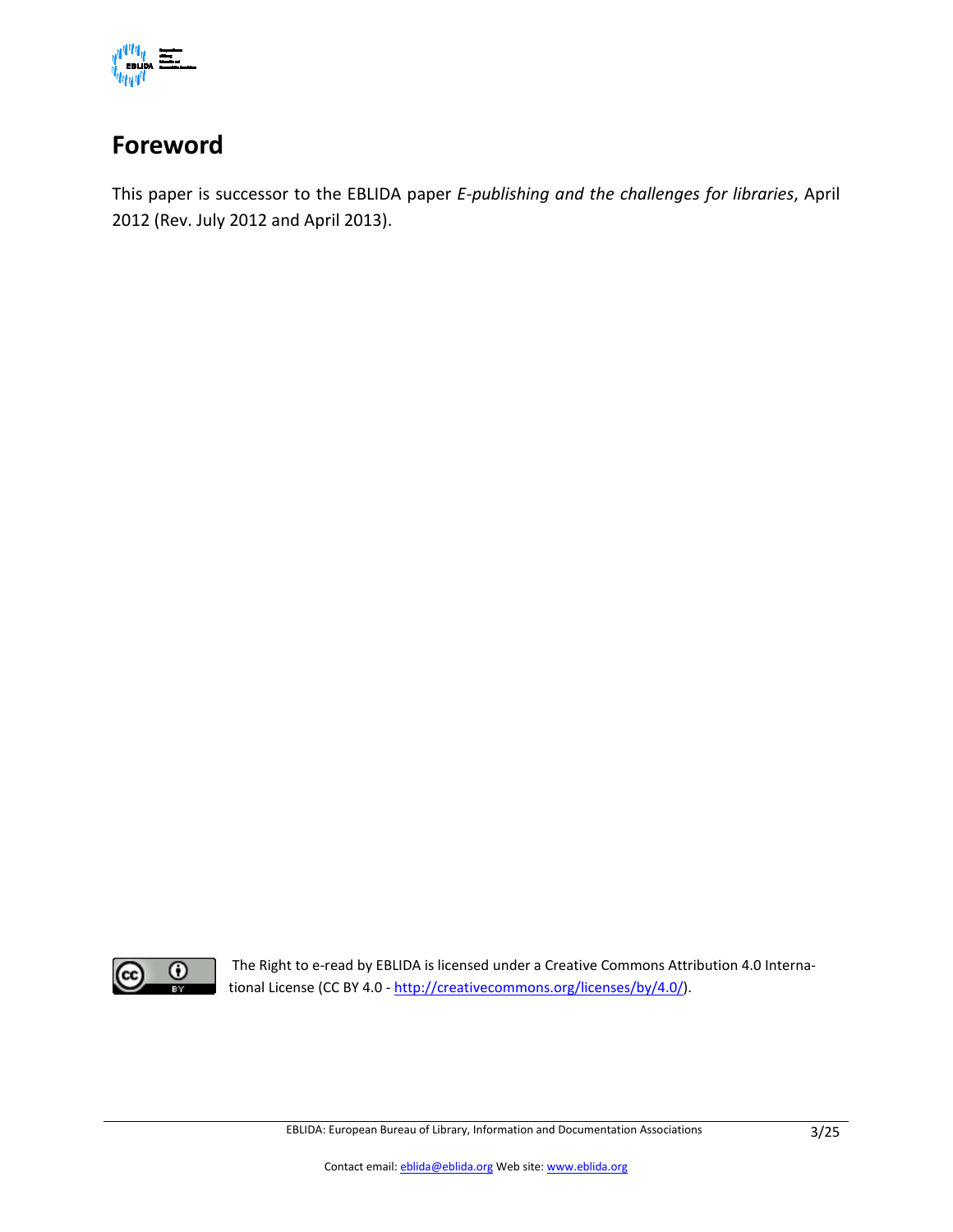

## <span id="page-3-0"></span>**Executive Summary**

This paper focuses on the question of e-books and their access through libraries. The current developments in the e-book market are dramatically changing the way libraries are working. In addition to giving access to a broad range of content from scientific literature to leisure in all tangible formats (books, CDs, DVDs), since the 1990's libraries have provided access to content in electronic formats, firstly for journals and now e-books. Initially these developments mainly occurred in academic libraries but nowadays public libraries are very much involved as well. Libraries are in the midst of a transition from managing physical collections that they own to managing connections to e-content provided and owned by others.

The paper reviews and analyses several aspects of the current changes, including:

- The improved services libraries can now offer and how publishers' have used the power of their monopolies to make decisions about what digital content libraries may have access to and what they may lend to the public, creating obstacles to library acquisition policies and their exercise of professional expertise and impartiality, deeply compromising their core mission and leaving their patrons without the e-content they want.
- A quick analysis of the current trends in trade publishing which also highlights some of the most important threats posed to libraries as public interest institutions whose core purpose is to deliver access to information.
- A comparison between the lending of tangible material (printed books, CDs, DVDs etc) and the lending of intangible content (digital files for downloading or streaming).
- The developing legal uncertainty relating to e-books, e-lending and libraries is described and a snapshot is given of relevant current cases before European courts.
- Highlights national attempts to adapt and develop copyright law to meet the challenges of the digital age especially in relation to libraries and includes information on the recent European Commission Consultation on the EU Copyright Rules and EBLIDA's response to it.

#### **Definition**

For the purposes of this paper an electronic book (e-book) is defined as 'a book or text-based work composed in or converted to digital format for display on a computer screen or handheld device, which is made available as a separate entity'.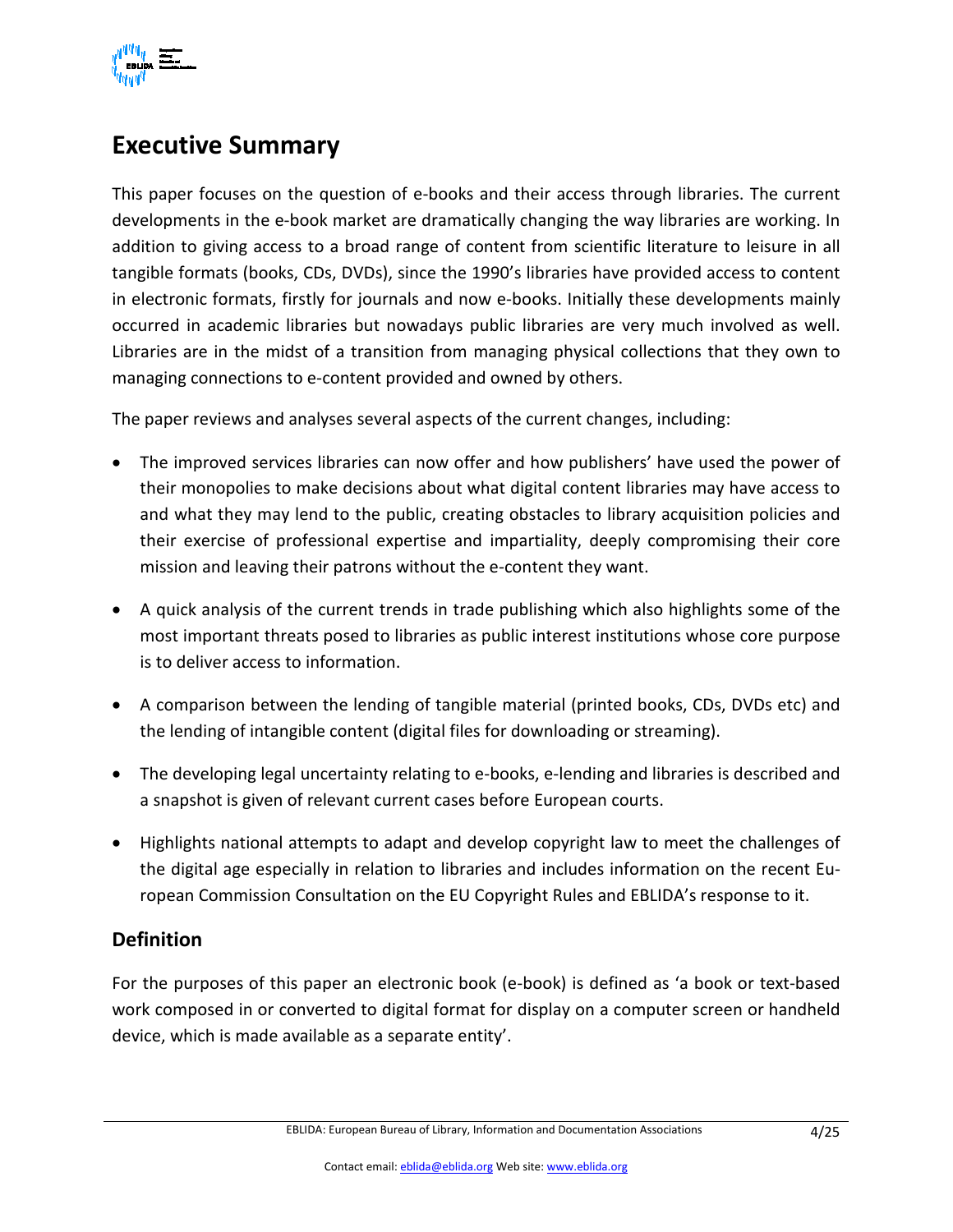

## **The problem**

Libraries have a duty to promote a reading culture in the populations they serve and those which are public memory institutions also have a vital duty to preserve published and unpublished materials, including e-books which represent the future trend of publishing, in perpetuity for future generations – a duty that is inappropriate to transfer de facto to publishers which are mostly relatively short-lived commercial entities. Thus libraries need to be able to buy digital materials, such as e-books in such a way that a transfer of ownership takes place, so that the transactions would be deemed to be distributions in the meaning of Art 6.2. of the WIPO Copyright Treaty rather than the provision of a 'service'. If that were so, the Rental and Lending Directive would also apply, so that e-books might be loaned to library patrons in accordance with the national implementation of the Directive. Alternatively these issues could be addressed by introducing a mandatory exception concerning libraries and e-books.

Usually libraries are not able to acquire the digital files themselves, but must subscribe under licence to publishers' online platforms or databases containing e-books (or other types of digital works such as journals, sound recordings or film) so that their patrons may access the platform and download the works for a limited period (an e-loan). Such a scenario should be governed by mandatory and fair licence terms and conditions that ensure that the library is able to fulfil its public interest mission, but that is not the case. In the case of e-books, libraries are losing their freedom to choose the materials they want and to make them available in the most appropriate ways to meet the needs of the communities they serve.

The present legal framework is inadequate to deal with this corruption of libraries' missions and until it does, many publishers will continue to use the power of their monopolies to make decisions about what digital content libraries may have access to and what they may lend to the public.

This is not a hypothetical danger: it is already happening. Libraries have actually experienced instances of publishers:

- refusing to include certain e-book titles of packages;
- subsequently removing certain e-book titles from subscription packages in order to sell the books exclusively to individual private customers; and
- prescribing the terms for access.

**This is a direct challenge to the core activities and responsibilities of libraries.** Librarians, who are governed by professional principles and codes of ethics to ensure the highest standards, are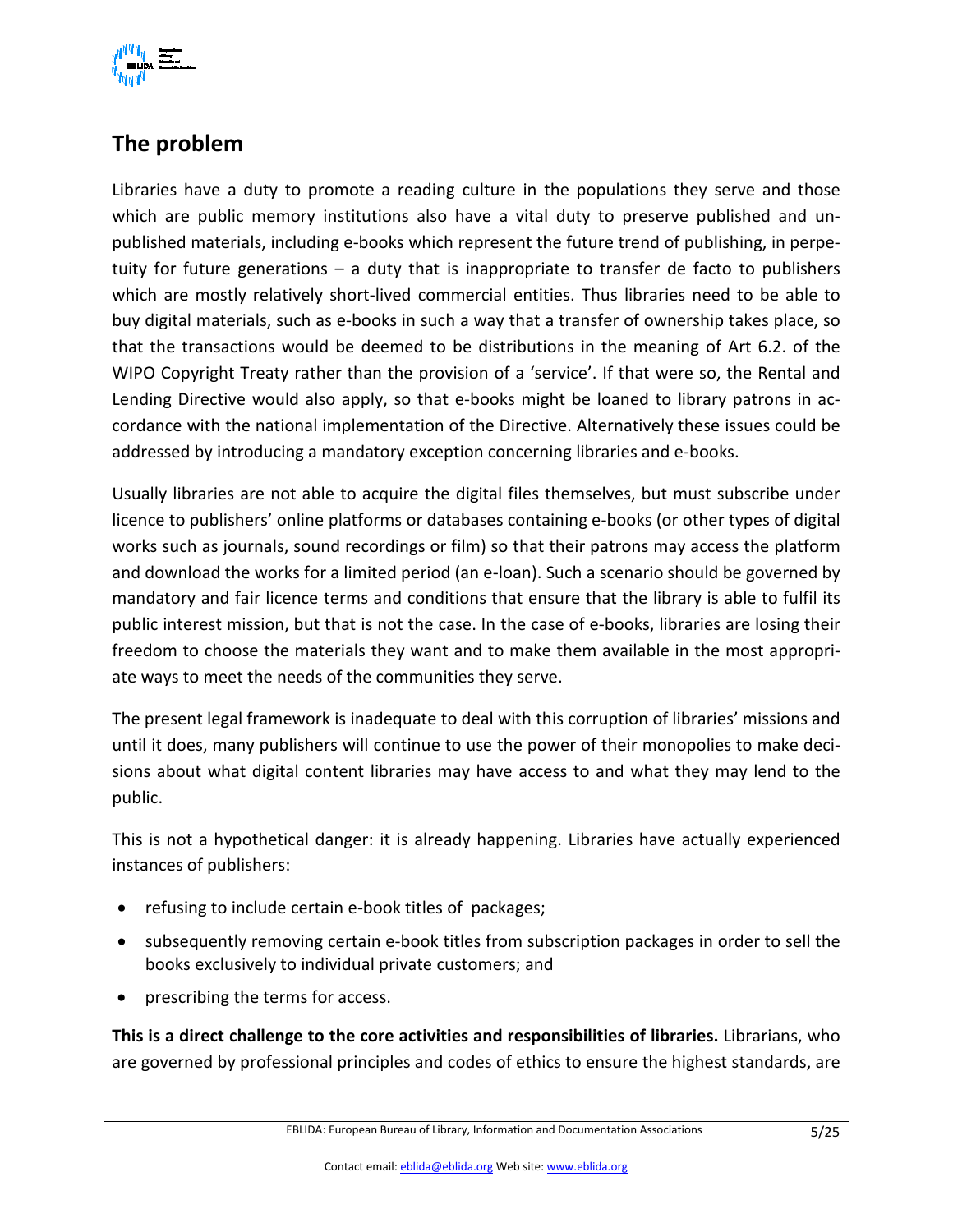

being excluded from exercising the professional responsibilities entrusted to them by their patrons and funders.

**If this challenge is not countered, it is difficult to see how libraries can fulfil their objectives in the future.**

### **The solution**

Libraries **must be able to choose** between:

- 1. Buying e-books (files) to be stored on the library's server and downloaded to a reading device for use by the patron. In this case, exhaustion would apply as it does in the analogue world since upon the sale a transfer of ownership takes place, and the lending would be regulated by the national implementations of the Rental and Lending Directive.
- 2. Subscribing to access points at the publisher's database for their patrons. In this case 'Mandatory Fair Licenses' should apply.

#### **Recommendations**

EBLIDA makes two overarching recommendations:

- **To move from the current unsatisfactory licensing offer to libraries to a regime of 'Mandatory Fair Licences'**
- **That the European Copyright Acquis be updated to deliver fair access to information for European libraries and their patrons.**
- **I. 'Mandatory Fair Licenses' for libraries to ensure that:**
- 1. Licence terms and conditions for libraries include and do not undermine statutory exceptions and limitations permitted within the EU or its Member States.
- 2. Removal of technological protection measures is made compulsory for all legitimate uses.
- 3. Publishers do not refuse to sell digital content to libraries, impose or limit which titles they may acquire, or make any prohibition on library e-lending.
- 4. E-books and other digital content is offered to libraries at reasonable prices.
- 5. Licence terms and conditions support libraries' missions and activities.
- 6. Licences follow EBLIDA's key principles on the acquisition and access to e-books.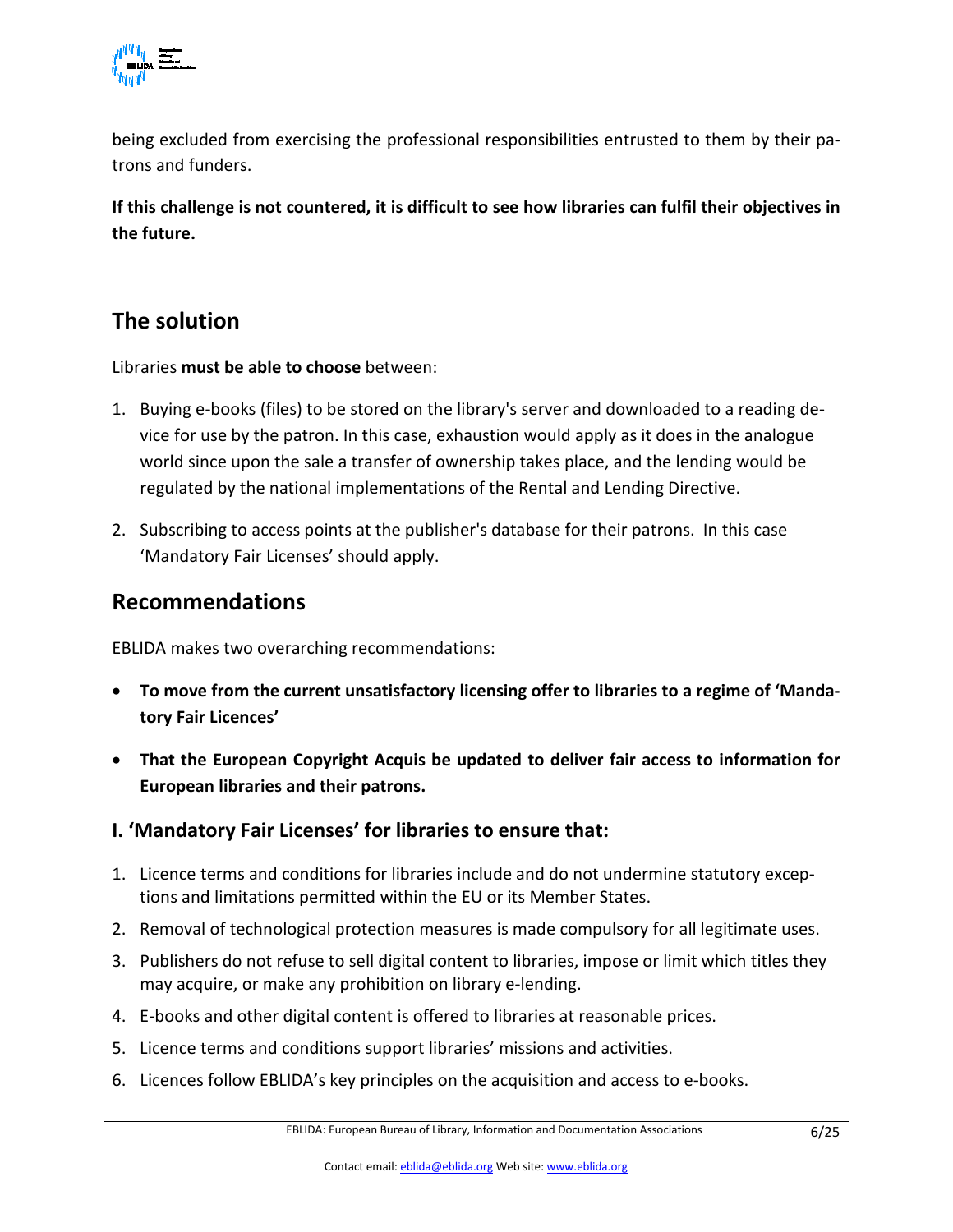

#### **II. EU copyright reform to ensure that:**

- 1. Provisions are introduced to prevent contract terms from undermining statutory exceptions and limitations permitted within the EU or its Member States.
- 2. Removal of technological protection measures is made compulsory for all legitimate uses.<sup>[1](#page-6-0)</sup>
- 3. Libraries are granted a 'right to acquire' any work legitimately made available to the public<sup>[2](#page-6-1)</sup> (including the right to acquire digital files) so that transfer of ownership takes place and the principle of exhaustion applies.<sup>[3](#page-6-2)</sup>
- 4. A new mandatory exception is introduced granting libraries the 'right to lend' (including 'elend' remotely) any work in any format.
- 5. An open flexible 'fair use' type of norm is introduced to enable exceptions and limitations to keep pace with technological changes within the existing copyright framework.

<span id="page-6-0"></span> $1$  So that the workaround systems introduced in Member States to implement Art. 6.4 of the Information Society Directive Art. 6.4 ensure either that circumvention of TPMs for legitimate uses is permitted and/or that the rightholder must supply TPM free copies for the permitted purpose.

<span id="page-6-1"></span> $2$  That means published for textual documents and released for audiovisual documents..

<span id="page-6-2"></span><sup>&</sup>lt;sup>3</sup> In this case the national implementations of the Rental and Lending Directive would also apply.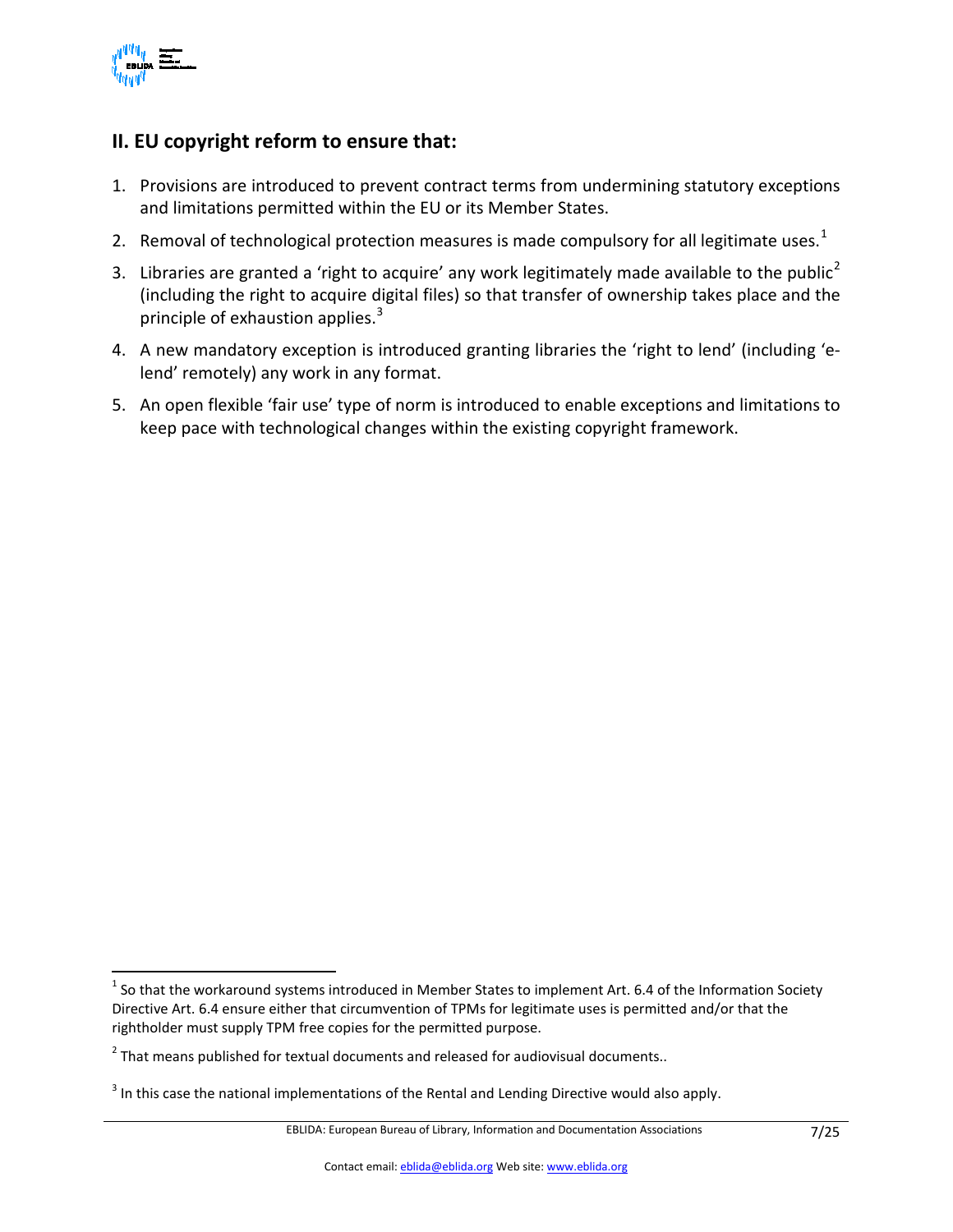

# Introduction

For some years, electronic publishing (e-publishing) has presented libraries with a series of challenges to overcome if they are to be able to continue their core activities of acquisition, lending, making available and preservation of works.

One of a library's objectives is to make a broad range of published works available to the general public for personal study and development, education and research. However, the transi-tion from publishing literary and artistic works in tangible media to e-publishing<sup>[4](#page-7-1)</sup> has changed the environment for reading and also the rules by which libraries had operated until now. Although libraries provide access to all kinds of analogue and digital content, this paper will focus on e-books because of the specific challenges they present in legal, technical and strategic terms.

EBLIDA commissioned its E-books Task Force and its Expert Group on Information Law to review the situation in Europe regarding e-books in libraries. This paper aims to provide a better understanding of the context and to facilitate e-book availability in libraries.

#### **Definition**

For the purposes of this paper, an electronic book (e–book) is defined as 'a book or text-based work composed in or converted to digital format for display on a computer screen or handheld device, which is made available as a separate entity'.

# <span id="page-7-0"></span>**E-publishing and acquisition**

Until recently copies of printed books and journals were published as individual items and purchased by libraries. Upon purchase, the ownership of the copy of the book or journal transferred to the library. Since the end of the 1990's scientific journals have primarily been published in electronic formats and distributed to libraries as predetermined multi-title packages, compiled either by the publisher or by distribution agencies and library access is by licence. We now see the same development with books. Acquisitions have been replaced by subscriptions for access whereby libraries subscribe to access works via an internet gateway to the publisher's or distributor's database under licensed conditions.

Currently library collections contain a mix of printed books (content as tangible objects) and ebooks (content in a non-tangible format). Libraries are in the midst of transition from building

<span id="page-7-1"></span> $<sup>4</sup>$  i.e. publishing them as electronic files in databases accessible via the internet.</sup>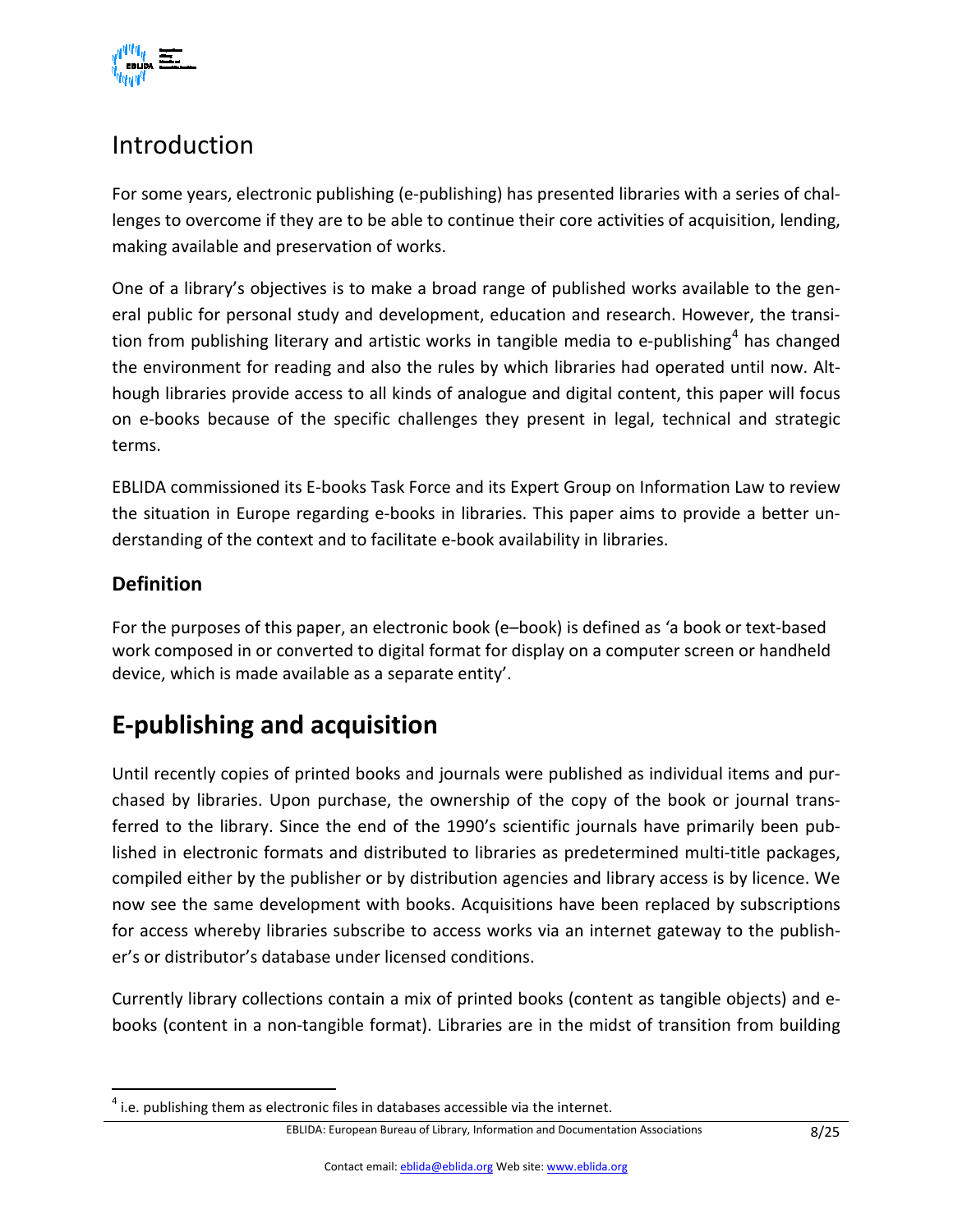

physical collections that they own (and can preserve for future generations) to merely managing connections.

In public libraries, the majority of the books and journals offered is still in print format, whereas in university, college and research libraries a large and increasing proportion of their holdings is digital. Nevertheless, in some cases collections still include some printed journals, and for the time being books are still to a large extent acquired in print. This situation is changing inexorably, since the development of reading devices and services for downloading or streaming ebooks is bringing the Gutenberg era to a close, with several consequences as identified below.

## <span id="page-8-0"></span>**Improvement of services**

This development is an immense improvement in services. It is not only convenient for library users but also reduces transaction costs. However, the main problem is that currently it is the supplier, not the purchaser, who is deciding what is in the package of titles available for subscription and whether or not to include bestsellers or even very infrequently used material. The result is that the library is put in a position whereby it becomes unable to provide its users with the very best literature or the most specialised literature on a subject. Libraries run the serious risk of becoming mere distribution channels of products chosen by the supplier and not by the skilled librarians who know which is the best literature, what users want to read and what are the needs of the communities they serve.

## <span id="page-8-1"></span>**Loss of control of authenticity of content**

Another consequence is that in the electronic environment libraries are losing their ability to control the authenticity of the content and to ensure that content is not removed from databases. It is not only very difficult to detect whether content has been tampered with, but removal of content from databases has become a regular occurrence. This may be due to technical or licensing problems between third parties or to commercial decisions made by the service provider and/or publisher. Sometimes the content will be available from another distributor, and sometimes it simply disappears.

## <span id="page-8-2"></span>**Imbalance of power**

The library may want to include a provision in the licensing contract with the publisher that the material to which it subscribes may not be changed or removed from the database. However, libraries often are the weaker parties in such negotiations with little, if any, serious bargaining power to negotiate appropriate amendments to supplier contracts: they are often offered boilerplate licensing, in practice on a take-it-or-leave it basis. It typically can take up to a year or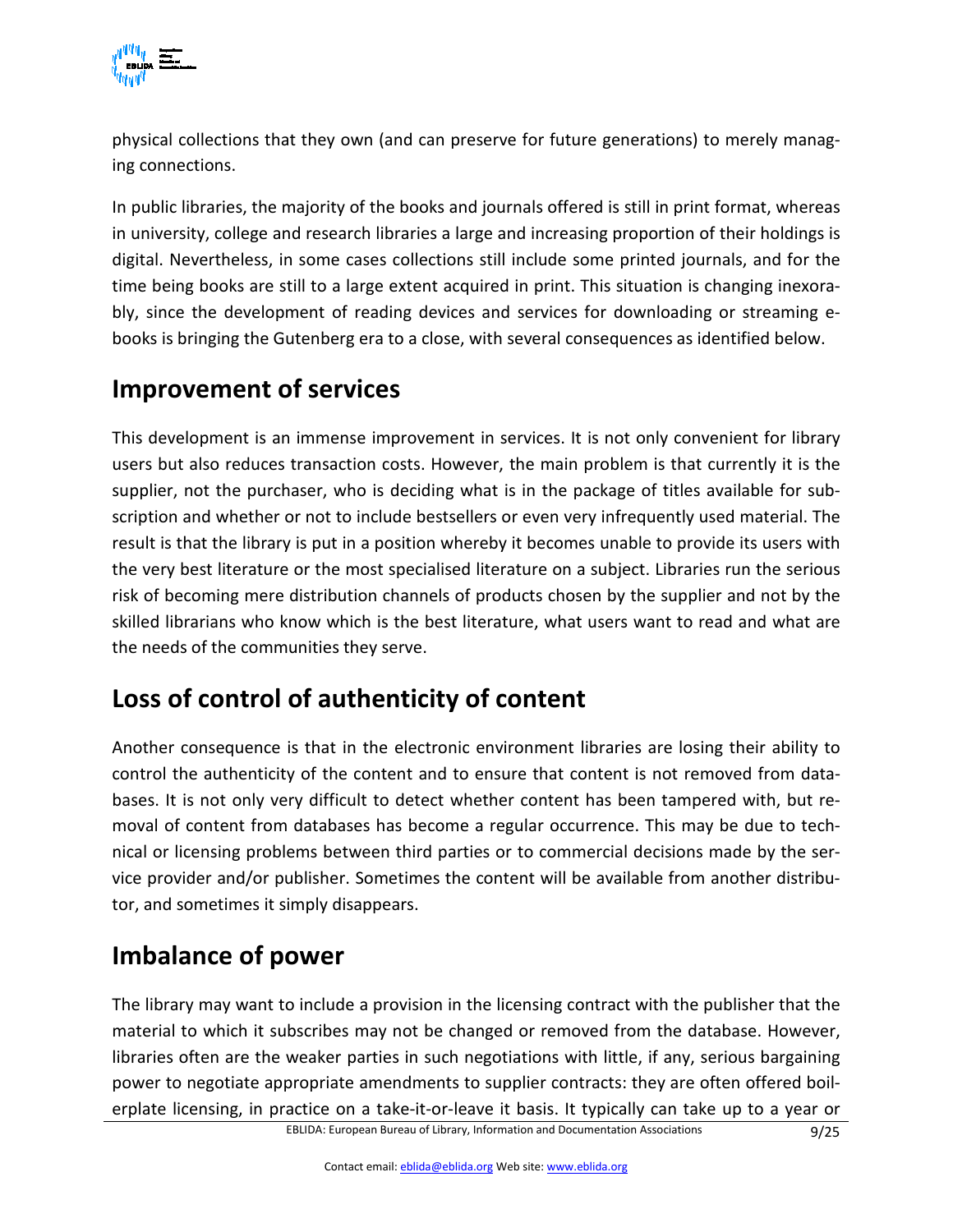

more to renegotiate a licence agreement and libraries which manage several licences simply do not have the resources to enter into detailed negotiations of this kind.

## <span id="page-9-0"></span>**Enforced change to libraries' collection development policies**

Under the current licensing terms and conditions they are offered, libraries and their librarians lose their ability to select what fits best into their collections. The reality is that the acquisitions policy of libraries is being decided by publishers to suit their own business models. The libraries as customers have no freedom of choice of content other than 'take it or leave it'. This is resulting in libraries no longer being able to guarantee freedom of access to the wide range of content, information, and culture that European citizens currently enjoy in the analogue world. It is not acceptable that the library's public mission of freedom of access to knowledge is being taken over by and made subservient to private commercial enterprise. This is indeed a censorship and a democracy issue.

## <span id="page-9-1"></span>**The e-book market: trade and trends**

Attitudes and strategies differ from one publisher to another. Some publishers are willing to work in good understanding with libraries, but not all. Some existing commercial offers are well established: e.g. Divibib in Germany, elib and Atingo in Sweden and Public library Online (developed by Bloomsbury) and Overdrive.

Additionally, some programmes such as the eReolen association in Denmark or MLOL, a private aggregator in Italy involve librarians in the development of e-lending models. However, in France, Prêt Numérique en Bibliothèques (PNB), a collaborative model being developed by the State, publishers, booksellers, distributors and library consortia, is raising concern among li-brary consortia as it seems to be failing to address the needs of all library users.<sup>[5](#page-9-2)</sup>

Alternatively, pilot projects are developing. The UK government has set up e-lending pilots in four public library authorities which are being reported on, yet in other countries some pilot projects seem to be conducted in near secrecy<sup>[6](#page-9-3)</sup>.

<span id="page-9-2"></span> $5$  Couperin Press Release 14<sup>th</sup> March 2014 (in French): Le projet 'Prêt Numérique en Bibliothèques » n'est pas adapté aux besoins de l'enseignement supérieur et de la recherche.'

<span id="page-9-3"></span>http://www.couperin.org/images/stories/CeB/Communiqu%20Couperin\_PNB%202014%2003%2014.pdf  $^6$  A presentation of a Finnish project on 27 e-books titles was made at a seminare of FEP-EWC.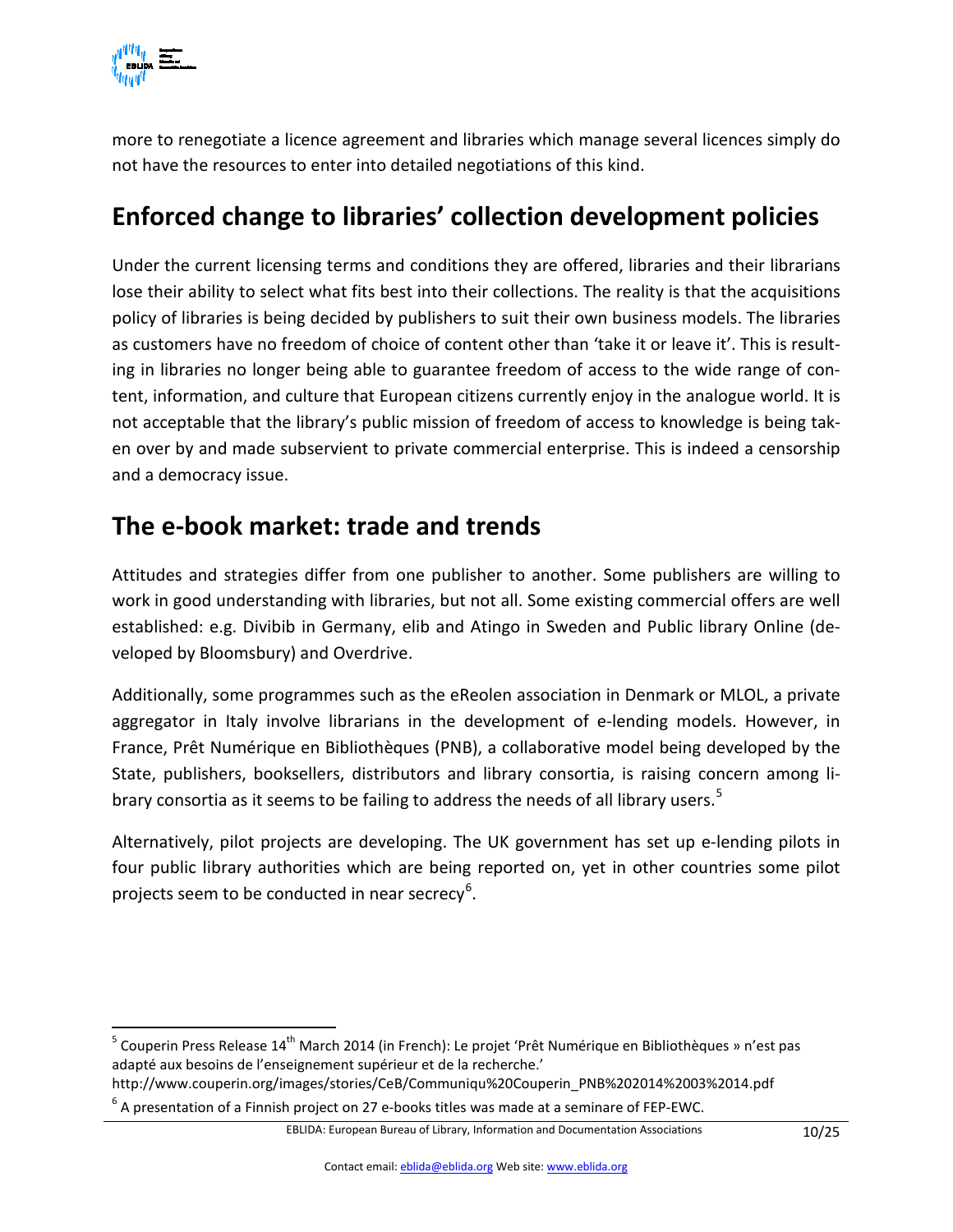

## **Licences**

All these projects are based on licences. Over-reliance on licensing threatens the success of any alternative proposal for accessing e-books. Our experience has enabled us to identify the following issues with licences:

- Many licensing terms and conditions are barely negotiable by libraries;
- Friction-based licensing models that mirror analogue lending and fail to exploit digital opportunities;
- Unaffordable e-lending models at prohibitively high costs, or yearly subscription packages where the libraries have no freedom to select the titles they want.

# **Freedom to develop library collections for the benefit of patrons**

EBLIDA maintains that each and every e-lending model should fully accommodate libraries' missions and needs. Major publishing houses have shown themselves to be clearly reluctant to permit libraries to freely select titles from their whole e-book catalogue. As shown below, the Bestseller list of October 2013 (source: CIANDO) gives a snapshot of the situation in Austria and Germany:

| List                                | <b>Number</b><br>physical<br><b>Book titles</b> | Number of eBooks<br>for Individuals | Number of<br>eBooks<br>for Libraries |
|-------------------------------------|-------------------------------------------------|-------------------------------------|--------------------------------------|
| Hauptverband<br>österr. Buchhandels | d. 75                                           | 59(=100%)                           | $34(=57,6%)$                         |
| Spiegel-<br><b>Bestsellerliste</b>  | 40                                              | 38(=100%)                           | 19 (=50%)                            |
| <b>ORF-Bestenliste</b>              | <b>10</b>                                       | $4(=100\%)$                         | $3(=75%)$                            |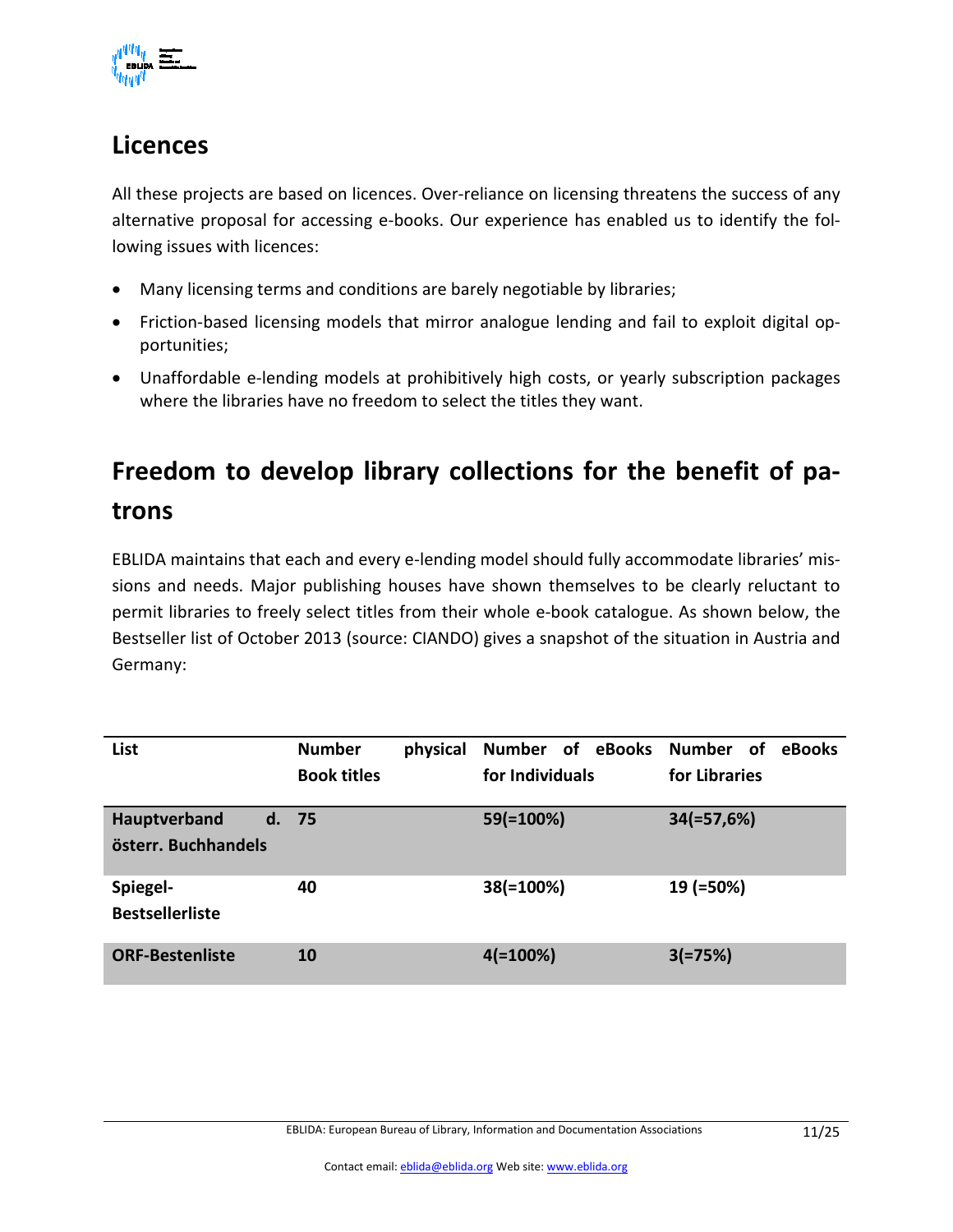

- In the UK<sup>[7](#page-11-0)</sup> some trade publishers view library availability of e-books as a direct threat to their economic interest and are withholding titles. Research by Shelf Free<sup>[8](#page-11-1)</sup>, conducted in February 2013, found that 85% of e-books aren't available to public libraries.
	- o Out of the top 50 most borrowed adult fiction books of 2012 only 7 were available for public libraries to buy as e-books – even then it depended on which supplier the library service was signed up to. One supplier only made just two titles available to libraries.
	- o Only six titles in *The Bookseller* official top 50 ranking for e-books (August 2013<sup>[9](#page-11-2)</sup>) were available for libraries to purchase. Five of these were by the same author published in 2012 (i.e. not new titles).
- If a publisher judges that an e-book is so commercially valuable or is becoming so popular with library users that there is the possibility of increasing revenue by making it available only by direct sale to individual purchasers, it can refuse to include it in library subscription packages or even withdraw it from library e-book packages. The publisher has no obligation to behave otherwise and respect library subscriptions.
- Even publishers that do offer e-books through library suppliers, withhold front list e-book titles from libraries: for example, Dan Brown's Inferno published by Bantam Press<sup>[10](#page-11-3)</sup> is available as an audio-book for sale to the UK library market, but not in e-book format.
- Libraries lose access altogether to titles provided on the Overdrive platform for which they had paid, if they choose to change platform and stop future subscriptions to Overdrive.
	- $\circ$  NB. On the other hand, in the case of e-journal subscriptions, upon terminating a subscription, libraries traditionally have been able to retain access in perpetuity to the specific issues of the journals to which they had paid to subscribe.

The above examples illustrate the instability of the environment, the inadequacy of library users' access to new literature, and the risks posed by the loss of titles when a subscription ends.

There is a tendency for the publisher community to misrepresent libraries as direct competitors to themselves and to bookshops, claiming that library e-lending to the public would impact on

<span id="page-11-0"></span> $<sup>7</sup>$  This section comes from the EBLIDA survey on e-books, 2013 (unpublished, survey under review).</sup>

<span id="page-11-1"></span><sup>8</sup> <http://shelffree.org.uk/2013/02/19/did-you-know-that-85-of-e-books-arent-available-to-public-libraries/>

<span id="page-11-2"></span><sup>&</sup>lt;sup>9</sup> <http://www.thebookseller.com/feature/official-e-book-sales-ranking-august-2013.html>

<span id="page-11-3"></span> $10$  Bantam Press is an imprint of Transworld Publishers, a UK publishing division of Random House. [https://en.wikipedia.org/wiki/Bantam\\_Press](https://en.wikipedia.org/wiki/Bantam_Press)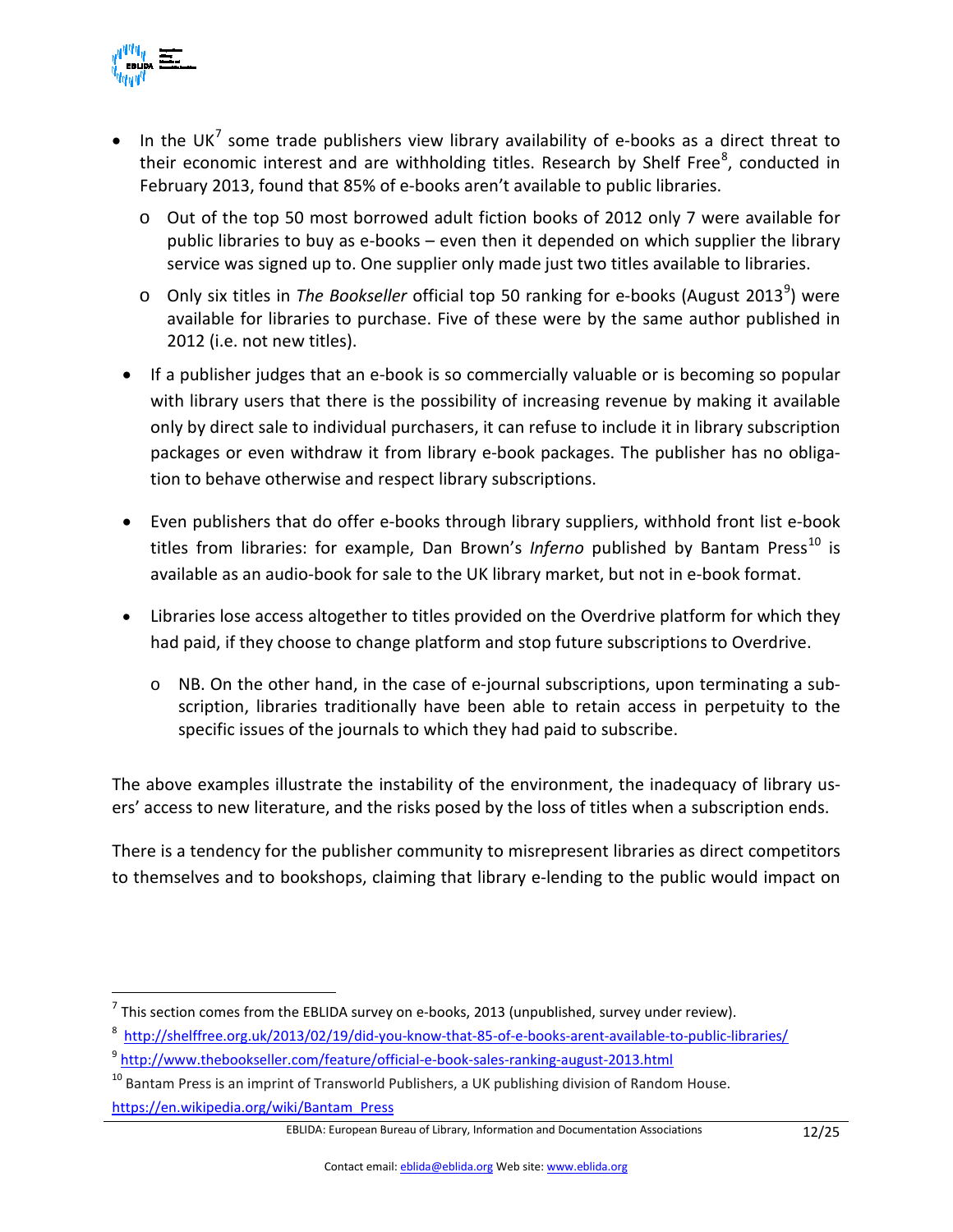

e-book sales. There is no evidence that supports this theory, whereas there is evidence from the US and the UK that demonstrates the opposite. $^{11}$  $^{11}$  $^{11}$ 

This attitude indicates a complete misunderstanding of the major role of public libraries in stimulating interest in reading by introducing authors and their works to users, thereby promoting a strong reading culture that ensures the steady sale of books direct to readers in the commercial market.

EBLIDA calls for publishers and other stakeholders in the e-book market to clearly acknowledge the important role of libraries in developing a reading culture which actively fosters the sale of books and e-books.

**Developing a strong and vibrant reading culture that forms nations of readers is the major public interest mission of public libraries. This library mission is entirely in the interest of the public and the market.** 

## <span id="page-12-0"></span>**Change of legal basis: from lending to e-lending**

Since many of the works made available by libraries are in copyright, legislation regulates how libraries and their patrons may use the materials they hold. Because digital media is accessed by subscription and regulated by licence, the advent of e-publishing has dramatically changed the legal basis by which libraries operate with regard to an increasing proportion of their holdings.

Publishers are arguing that e-lending by libraries will lose them direct sales but there is no evidence that the acquisition and lending of printed books or e-books by libraries has adversely impacted on direct sales of the same titles by booksellers. On the contrary, surveys and stud-ies<sup>[12](#page-12-2)</sup> prove that in fact libraries stimulate interest in reading, and that people who borrow many books also buy many books**.** 

<span id="page-12-1"></span>[http://blogs.overdrive.com/reports/2012/11/15/survey-says-library-borrowers-also-buyers/;](http://blogs.overdrive.com/reports/2012/11/15/survey-says-library-borrowers-also-buyers/) <http://goodereader.com/blog/e-book-news/uk-ebook-lending-program-a-success-for-libraries-publishers>

<span id="page-12-2"></span><sup>&</sup>lt;sup>12</sup> See Footnote 8. Additionally -

The Pew Internet Report shows that libraries and librarians are a prominent source (21%) for owners of ereading devices to get recommendations for reading materials (Source: Pew Research Center's Internet & American Life Project, April 2012. The rise of e-reading ).

<sup>50%</sup> of all library users in the USA report purchasing books by an author they were introduced to in the library (Source: Andrew Albanese, 2011. Survey Says Library Users Are Your Best Customers);

OverDrive reported that, during March 2012, 5.02 million visitors viewed 146 million pages over 12.6 million visits to OverDrive hosted digital catalogues. Visitors experienced more than 630 million digital book cover images while browsing.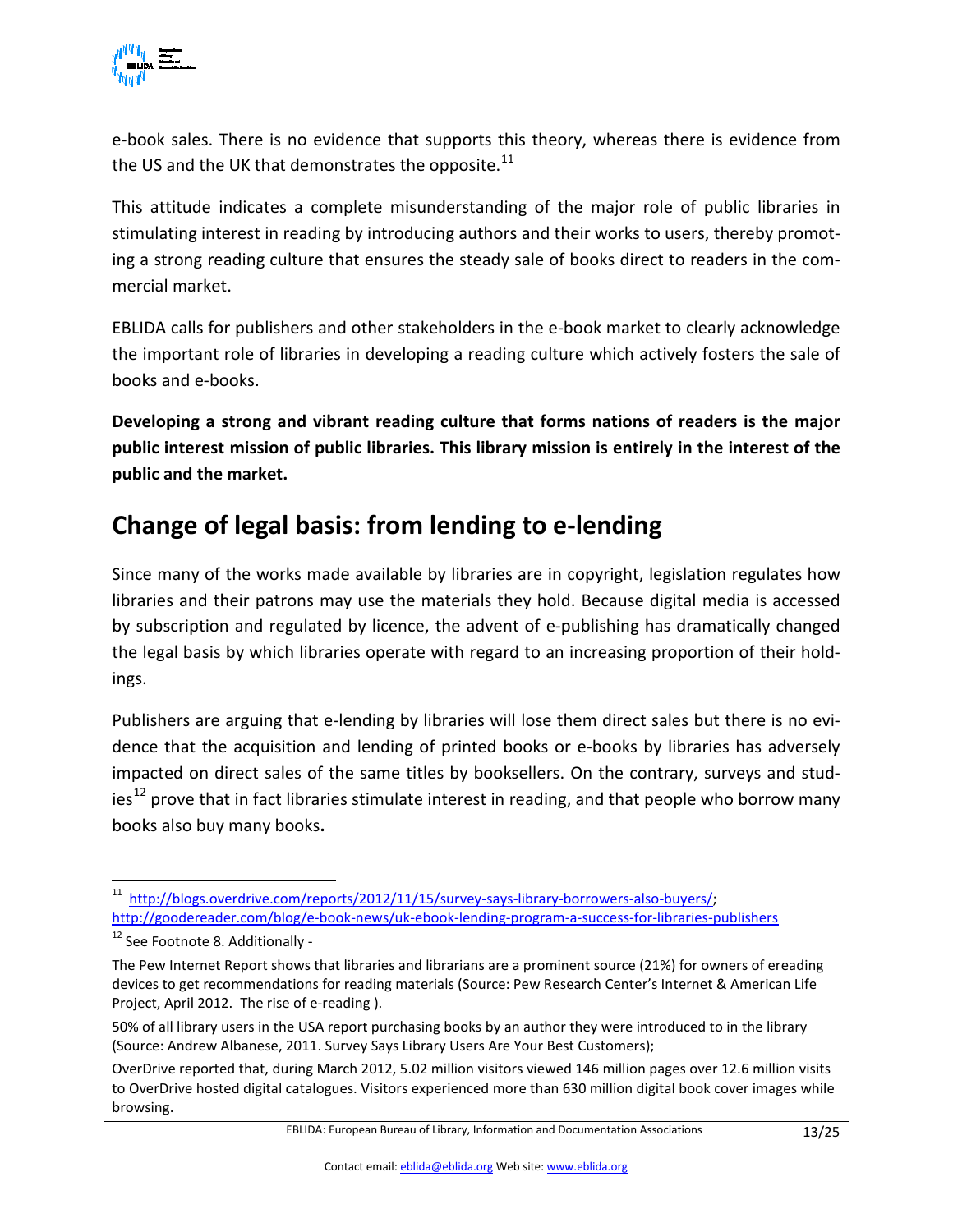

**Libraries do not ruin the market, as ever they support and enhance it.**

# <span id="page-13-0"></span>**Distribution right, exhaustion and lending right**

The author has the exclusive right to decide whether or not to publish a work and make it available for sale. In the case of printed works or works published on tangible media such as CD, CD-Rom or DVD, after the first sale the distribution right is exhausted.

This principle of exhaustion, laid down in Art. 6(2) of the World Copyright Treaty 1996, is implemented in the national legislation of all Contracting Parties. Thus, the library that acquires it can do with the media as it sees fit, for instance lending the material to its patrons, since the transfer of ownership with the consent of the author has exhausted the author's distribution rights.

However, in EU legislation 'lending' is not defined as an act of distribution since there is no transfer of ownership so the library continues to own the analogue work. The EU lending right is thus not exhausted. The EU Rental and Lending Directive (2006/115/EC) grants authors and other right holders the exclusive right to authorise or prohibit the rental or lending of their works to the public. However, Member States may derogate from the exclusive right provided that at least the authors are remunerated. Lending right does not as yet apply to the lending of e-books to the public although it is to be introduced in the UK in a limited form.

Furthermore, unlike individual consumers, libraries are often not being allowed to 'buy' ebooks, but only to subscribe to access a platform, no transfer of ownership or exhaustion of the distribution right takes place and the licences they are offered reflect this concept. Thus libraries also may not e-lend except if, and how, the licence should permit.

# <span id="page-13-1"></span>**E-Lending**

The situation for libraries lending works made available as digital files (by download or streaming) remains unclear.

#### **The problem**

Given that the Information Society Directive<sup>[13](#page-13-2)</sup> had introduced the communication to the public right into European copyright law, the purchase of access to and the subsequent online lending of digital files (e-lending) is generally regarded as a communication to the public requiring au-

<span id="page-13-2"></span><sup>&</sup>lt;sup>13</sup> Directive 2001/29/EC of the European Parliament and of the Council of 22 May 2001 on the harmonisation of *certain aspects of copyright and related rights in the information society*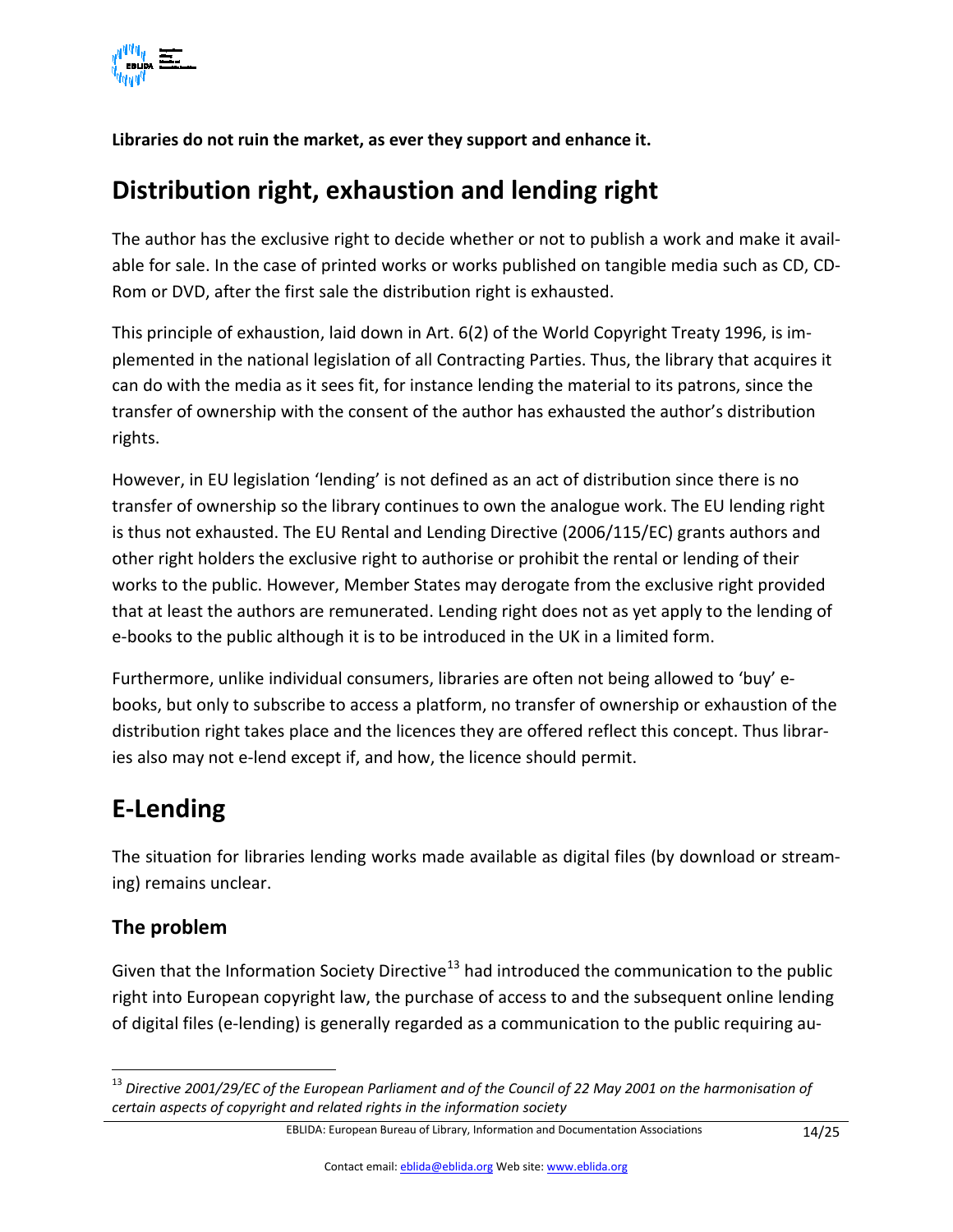

thorisation by the author (or other rights holder). Since such transactions are being regarded as a 'service' rather than a sale, they are not subject to exhaustion after the first communication, or making available, of the work to the public.

However the *UsedSoft* ruling by the CJEU in 2012<sup>[14](#page-14-0)</sup> has introduced in Consideration 52<sup>[15](#page-14-1)</sup> the concept that exhaustion applies to software since a transfer of ownership takes place. Therefore it is possible that exhaustion applies to other digital media as well, provided there is a transfer of ownership.

Libraries have a duty to promote a reading culture in the populations they serve and those which are public memory institutions also have a vital duty to preserve published and unpublished materials, including e-books which represent the future trend of publishing, in perpetuity for future generations – a duty that is inappropriate to transfer de facto to publishers which are mostly relatively short-lived commercial entities. Thus libraries need to be able to buy digital materials, such as e-books in such a way that a transfer of ownership takes place, so that the transactions would be deemed to be distributions in the meaning of Art 6.2. of the WIPO Copyright Treaty rather than the provision of a 'service'. If that were so, the Rental and Lending Directive would also apply, so that e-books might be loaned to library patrons in accordance with the national implementation of the Directive. Alternatively these issues could be addressed by introducing a mandatory exception concerning libraries and e-books.

Usually libraries are not able to acquire the digital files themselves, but must subscribe under licence to publishers' online platforms or databases containing e-books (or other types of digital works such as journals, sound recordings or film) so that their patrons may access the platform and download the works for a limited period (an e-loan). Such a scenario should be governed by mandatory and fair licence terms and conditions that ensure that the library is able to fulfil its public interest mission, but that is not the case. In the case of e-books, libraries are losing their

<span id="page-14-0"></span> <sup>14</sup> CJEU Case C-128/11 *UsedSoft v Oracle* on the resale of software acquired as an electronic download <http://curia.europa.eu/juris/liste.jsf?language=en&jur=C,T,F&num=C-128/11&td=ALL>

<span id="page-14-1"></span><sup>&</sup>lt;sup>15</sup> 52: "Moreover, as stated in paragraph 46 above, in a situation such as that at issue in the main proceedings, the copyright holder transfers the right of ownership of the copy of the computer program to his customer. As the Advocate General observes in point 73 of his Opinion, it follows from Article 6(1) of the Copyright Treaty, in the light of which Articles 3 and 4 of Directive 2001/29 must, so far as possible, be interpreted (see, to that effect, Case C‑456/06 *Peek & Cloppenburg* [2008] ECR I‑2731, paragraph 30), that the existence of a transfer of ownership changes an 'act of communication to the public' provided for in Article 3 of that directive into an act of distribution referred to in Article 4 of the directive which, if the conditions in Article 4(2) of the directive are satisfied, can, like a 'first sale … of a copy of a program' referred to in Article 4(2) of Directive 2009/24, give rise to exhaustion of the distribution right."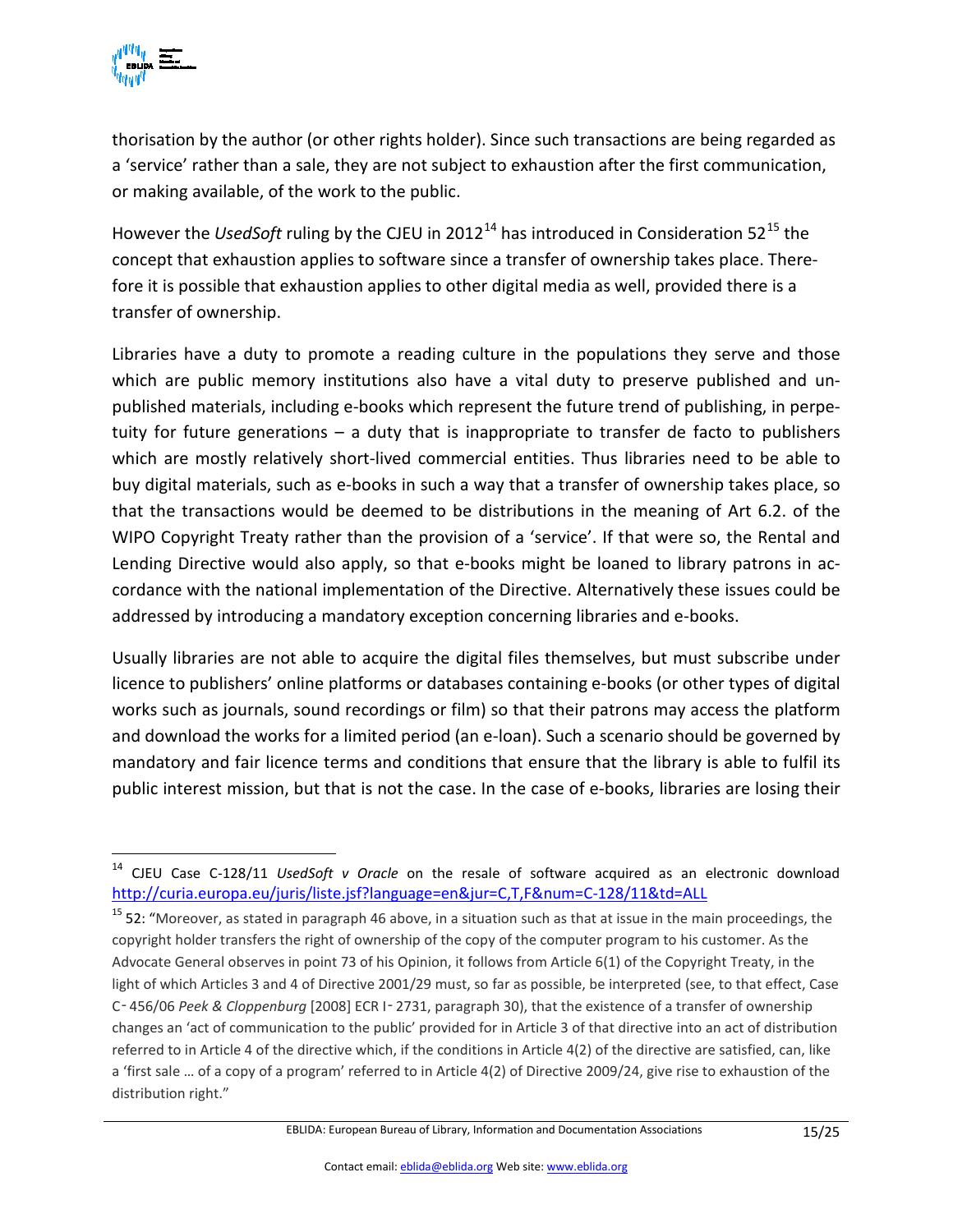

freedom to choose the materials they want and to make them available in the most appropriate ways to meet the needs of the communities they serve.

The present legal framework is inadequate to deal with this corruption of libraries' missions and until it does, many publishers will continue to use the power of their monopolies to make decisions about what digital content libraries may have access to and what they may lend to the public.

This is not a hypothetical danger: it is already happening. Libraries have actually experienced instances of publishers:

- refusing to include certain e-book titles in packages;
- subsequently removing certain e-book titles from subscription packages in order to sell the books exclusively to individual private customers; and
- prescribing the terms for access.

**This is a direct challenge to the core activities and responsibilities of libraries.** Librarians, who are governed by professional principles and codes of ethics to ensure the highest standards, are being excluded exercising the professional responsibilities entrusted to them by their patrons and funders.

**If this challenge is not countered, it is difficult to see how libraries can fulfil their objectives in the future.**

#### **The solution**

Libraries **must be able to choose** between:

- 1. Buying e-books (files) to be stored on the library's server and downloaded to a reading device for use by the patron. In this case, exhaustion would apply as it does in the analogue world since upon the sale a transfer of ownership takes place, and the lending would be regulated by the national implementations of the Rental and Lending Directive.
- 2. Subscribing to access points at the publisher's database for their patrons,. In this case Mandatory Fair Licenses should apply.

# <span id="page-15-0"></span>**Court cases and legal uncertainty**

Additionally, legal uncertainty has increased in the past months with the development of a number of court cases.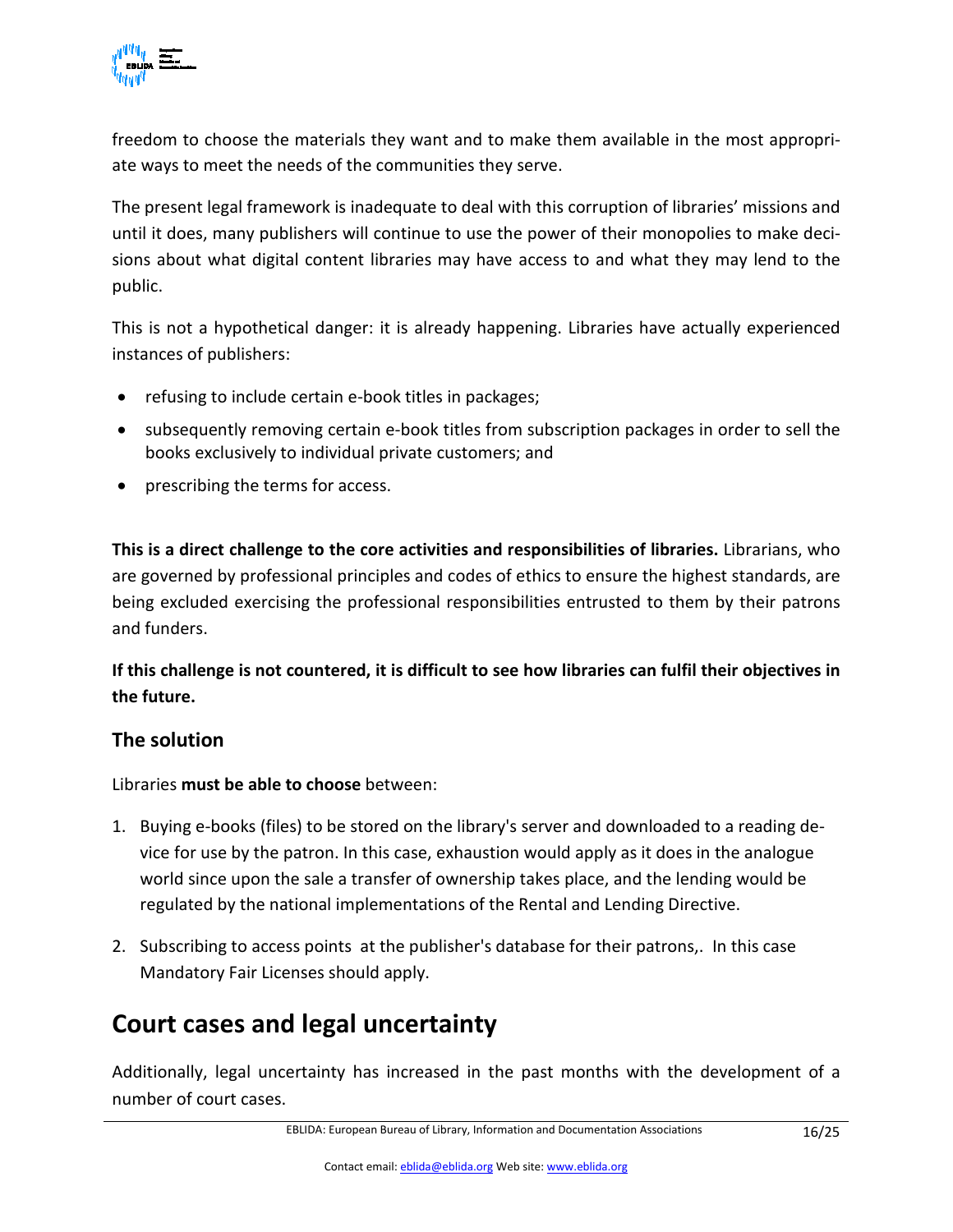

We have identified a number of pertinent legal cases, including:

- CJEU Case C-128/11 *UsedSoft v Oracle* on the resale of software acquired as an electronic download: $16$
- *Vereniging Openbare Bibliotheken (VOB) v Stichting Leenrech*t [17](#page-16-2) to establish whether lending rights are applicable to the making available of e-books through downloading;
- *Verbraucherzentrale Bundesverband e.V. v Buch.de Internetstore AG, Landgericht (Regional* Court) Bielefeld, Germany 2013 to decide whether a license clause prohibiting the resale of used books and other digital media is violating the law of ownership.  $^{18}$  $^{18}$  $^{18}$

The *UsedSoft* ruling was handed down in July 2012 and potentially sets a precedent concerning the exhaustion principle and digital materials. The *VOB* case has requested the reference of certain points to the European Court of Justice (CJEU) but the full process can take years. This legal uncertainty is serious as it prevents libraries from building attractive e-book-services for the public.

What is lacking at present is a legal solution for libraries that supports a truly robust and legal digital access for users with the same benefit of stimulating interest in reading that libraries successfully achieve in the analogue environment. In that context, some European countries have been reviewing their copyright laws and the need to adapt the legal framework for copyright to the digital environment.

# <span id="page-16-0"></span>**Review of current legislation and other initiatives in Europe**

## **The European Union (EU)**

The European Commission DG Internal Market recently conducted its *[Public consultation on the](http://ec.europa.eu/internal_market/consultations/2013/copyright-rules/index_en.htm)  [review of the EU copyright rules](http://ec.europa.eu/internal_market/consultations/2013/copyright-rules/index_en.htm)*. [19](#page-16-4) Its purpose was to gather input from all stakeholders on reviewing and updating EU copyright legislation. The consultation featured 80 questions address-

<span id="page-16-1"></span> <sup>16</sup> <http://curia.europa.eu/juris/liste.jsf?language=en&jur=C,T,F&num=C-128/11&td=ALL>

<span id="page-16-2"></span><sup>&</sup>lt;sup>17</sup> Netherlands Public Library Association (VOB) v Netherlands Public Lending Rights Office (Stichting Leenrecht) [http://www.leenrecht.nl/en/Court-case-e-lending\\_2](http://www.leenrecht.nl/en/Court-case-e-lending_2)

<span id="page-16-3"></span><sup>&</sup>lt;sup>18</sup> Federation of German Consumer Organisations - vzbv: [http://www.vzbv.de/11533.htm;](http://www.vzbv.de/11533.htm) [http://www.buchreport.de/nachrichten/verlage/verlage\\_nachricht/datum/2013/04/22/schutzzaun-fuer-den](http://www.buchreport.de/nachrichten/verlage/verlage_nachricht/datum/2013/04/22/schutzzaun-fuer-den-primaermarkt.htm)[primaermarkt.htm](http://www.buchreport.de/nachrichten/verlage/verlage_nachricht/datum/2013/04/22/schutzzaun-fuer-den-primaermarkt.htm)

<span id="page-16-4"></span>[http://www.medi-ip.de/lg-bielefeld-weiterverkauf-heruntergeladener-e-books-unzulaessig/id\\_1366908738](http://www.medi-ip.de/lg-bielefeld-weiterverkauf-heruntergeladener-e-books-unzulaessig/id_1366908738)<br><sup>19</sup> Closed 5 March 2014: [http://ec.europa.eu/internal\\_market/consultations/2013/copyright-rules/index\\_en.htm](http://ec.europa.eu/internal_market/consultations/2013/copyright-rules/index_en.htm) Scroll down for link to the responses.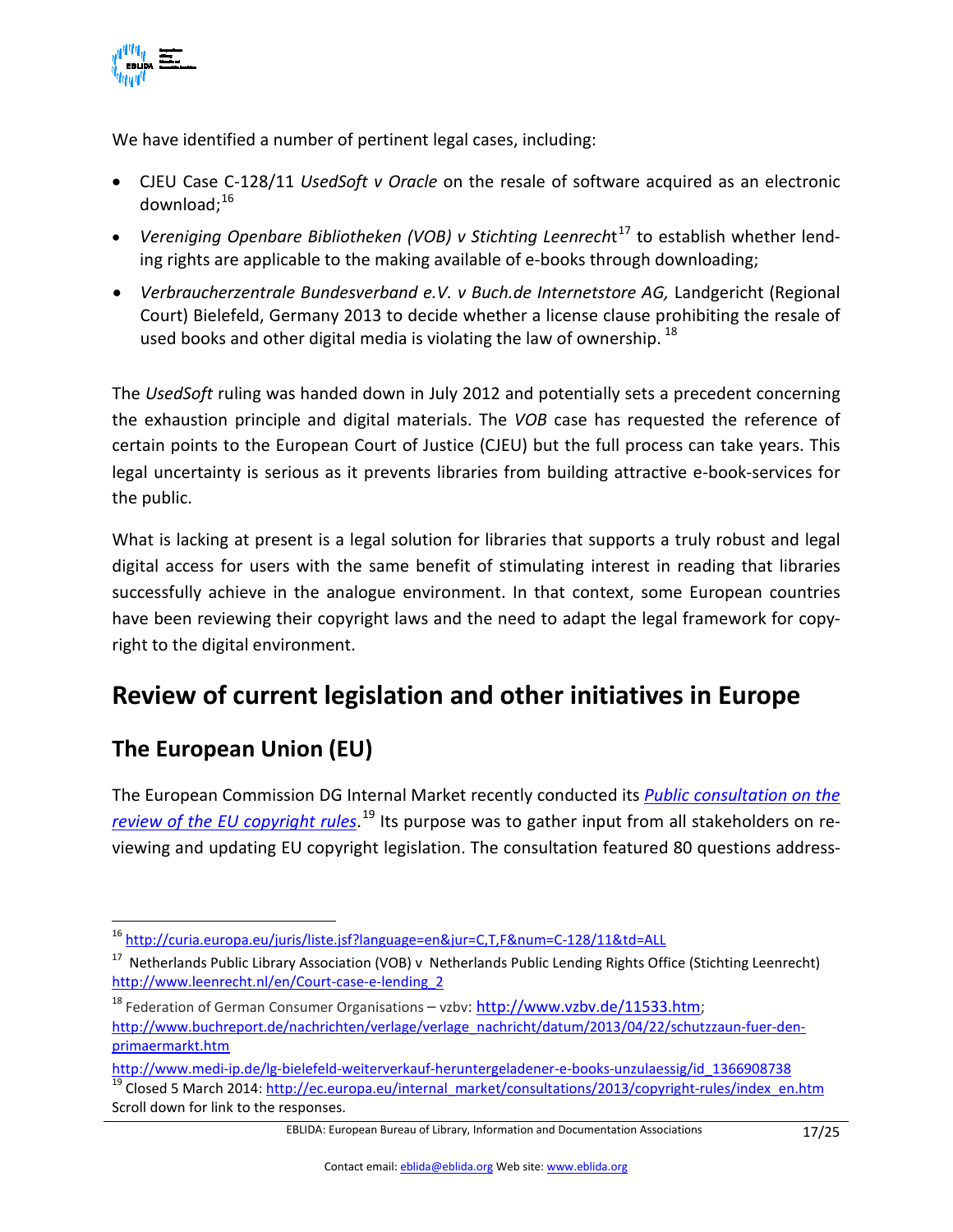

ing a range of issues grouped by topics, including e-lending. More than 11,000 responses were submitted.

In addition to what is described above in the section, [The e-books market: trade and trends,](#page-9-1) EBLIDA's [response](http://www.eblida.org/News/2014/EBLIDA_response_to_Public_Consultation_on_EU_Copyright_rules.pdf)<sup>[20](#page-17-0)</sup> to the consultation provides detailed and pertinent information concerning e-lending in answer to Questions 36-39 - and stated that none of the current e-book licensing models and pilots pay any attention to libraries' public missions and needs:

*"[…] Libraries should have a 'right to e-lend', which will give the library users a 'right to e-read'. An exception allowing e-books and e-journals to be purchased and loaned for lending virtually through remote downloads or by streaming is required. The format and technology must not be a hindrance for access to books. Legal mechanisms and terms should be equivalent for analogue and digital lending* […]".

## **United Kingdom (UK)**

The UK government had commissioned several reports in the past years on intellectual property (IP), including copyright and libraries and archives:

1. *[Digital Opportunity. A review of Intellectual Property and Growth](http://www.ipo.gov.uk/ipreview-finalreport.pdf)* by Professor Ian Hargreaves, May  $2011^{21}$  $2011^{21}$  $2011^{21}$  (commissioned by the Intellectual Property Office).

**Recommendation 5: Limits to copyright** (pp8 and 99): *"Government should firmly resist overregulation of activities which do not prejudice the central objective of copyright, namely the provision of incentives to creators. Government should deliver copyright exceptions at national level to realise all the opportunities within the EU framework, including format shifting, parody, non-commercial research, and library archiving. The UK should also promote at EU level an exception to support text and data analytics. The UK should give a lead at EU level to develop a further copyright exception designed to build into the EU framework adaptability to new technologies. This would be designed to allow uses enabled by technology of works in ways which do not directly trade on the underlying creative and expressive purpose of the work. The Government should also legislate to ensure that these and other copyright exceptions are protected from override by contract".*

The UK Government's policy statement, *Modernising Copyright: a modern, robust and flexible framework* in December 2012, set out its proposals to implement Prof Hargreaves' recommendations for copyright reform, including expansion of copyright exceptions and protection from

<span id="page-17-1"></span><sup>21</sup> <https://ipo.gov.uk/ipreview.htm>

<span id="page-17-0"></span><sup>&</sup>lt;sup>20</sup> [http://www.eblida.org/News/2014/EBLIDA\\_response\\_to\\_Public\\_Consultation\\_on\\_EU\\_Copyright\\_rules.pdf](http://www.eblida.org/News/2014/EBLIDA_response_to_Public_Consultation_on_EU_Copyright_rules.pdf)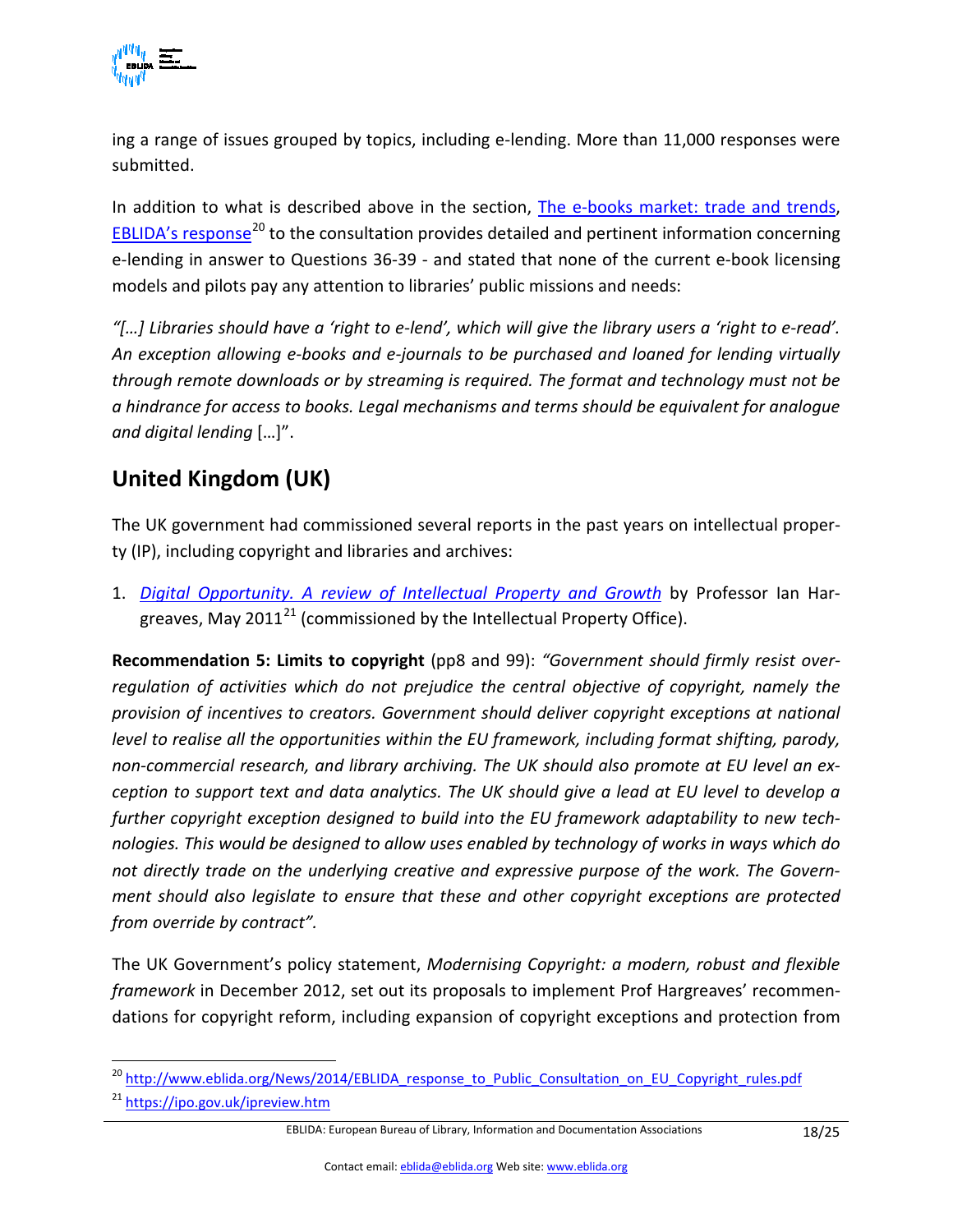

contract override of certain of the exceptions.<sup>[22](#page-18-0)</sup> Legislation to achieve reform of the UK's copyright exceptions and limitations was laid before Parliament on 27<sup>th</sup> March 2014. It is expected that these copyright reforms arising from Prof. Hargreaves' recommendations should come into force on 1st June 2014, with further legislation concerning orphan works following in October 2014.[23](#page-18-1) **In particular, the UK is introducing provisions to ensure that specific statutory copyright exceptions may not be undermined by contract terms**.

- 2. *[An Independent Review of E-Lending in Public Libraries in England](https://www.gov.uk/government/publications/an-independent-review-of-e-lending-in-public-libraries-in-england)* by William Sieghart, March 2013<sup>[24](#page-18-2)</sup> (commissioned by the Department of Culture, Media and Sport) made a number of recommendations based on the following principles:
- Public libraries should be able to offer a remote E-lending service to their readers, free at the point of use;
- The interests of publishers and booksellers must be protected through 'frictions' that limit the supply of E-books in the same way that physical book loans are controlled;
- Pilot projects later in the year should test business models and help gather evidence of best practice; and
- The Public Lending Right should be extended to on-site e-loans, with consideration further ahead to including remote e-loans.

In his Introduction to the Government Response to the Independent Review of E-Lending in Public Libraries in England (March 2013)<sup>25</sup>, Ed Vaizey MP, Minister for Culture, Communications and the Creative Industries wrote "*Libraries services are evolving, and E-Lending represents one of many technological developments that can help them meet the increasingly high expectations of their membership. Many library authorities have been quick to embrace early E-Lending solutions, and others are investigating provision that meets local demand*".

The Government welcomed the report and supported most of the recommendations. It also announced funding from the British Library Trust to undertake a number of pilot projects looking at possible business models for e-lending. However it was more reticent on extending Public Lending Right to remote e-loans as it remained concerned it might not comply with EU copyright law.

<span id="page-18-0"></span><sup>&</sup>lt;sup>22</sup> <http://ipo.gov.uk/types/hargreaves.htm> (scroll to December 2012)

<span id="page-18-1"></span><sup>&</sup>lt;sup>23</sup> ibid. (scroll to March 2014); for details se[e http://ipo.gov.uk/types/hargreaves/hargreaves](http://ipo.gov.uk/types/hargreaves/hargreaves-copyright/hargreaves-copyright-techreview.htm)[copyright/hargreaves-copyright-techreview.htm](http://ipo.gov.uk/types/hargreaves/hargreaves-copyright/hargreaves-copyright-techreview.htm)

<span id="page-18-3"></span><span id="page-18-2"></span><sup>&</sup>lt;sup>24</sup> <http://www.gov.uk/government/publications/an-independent-review-of-e-lending-in-public-libraries-in-england>  $25$  ibid.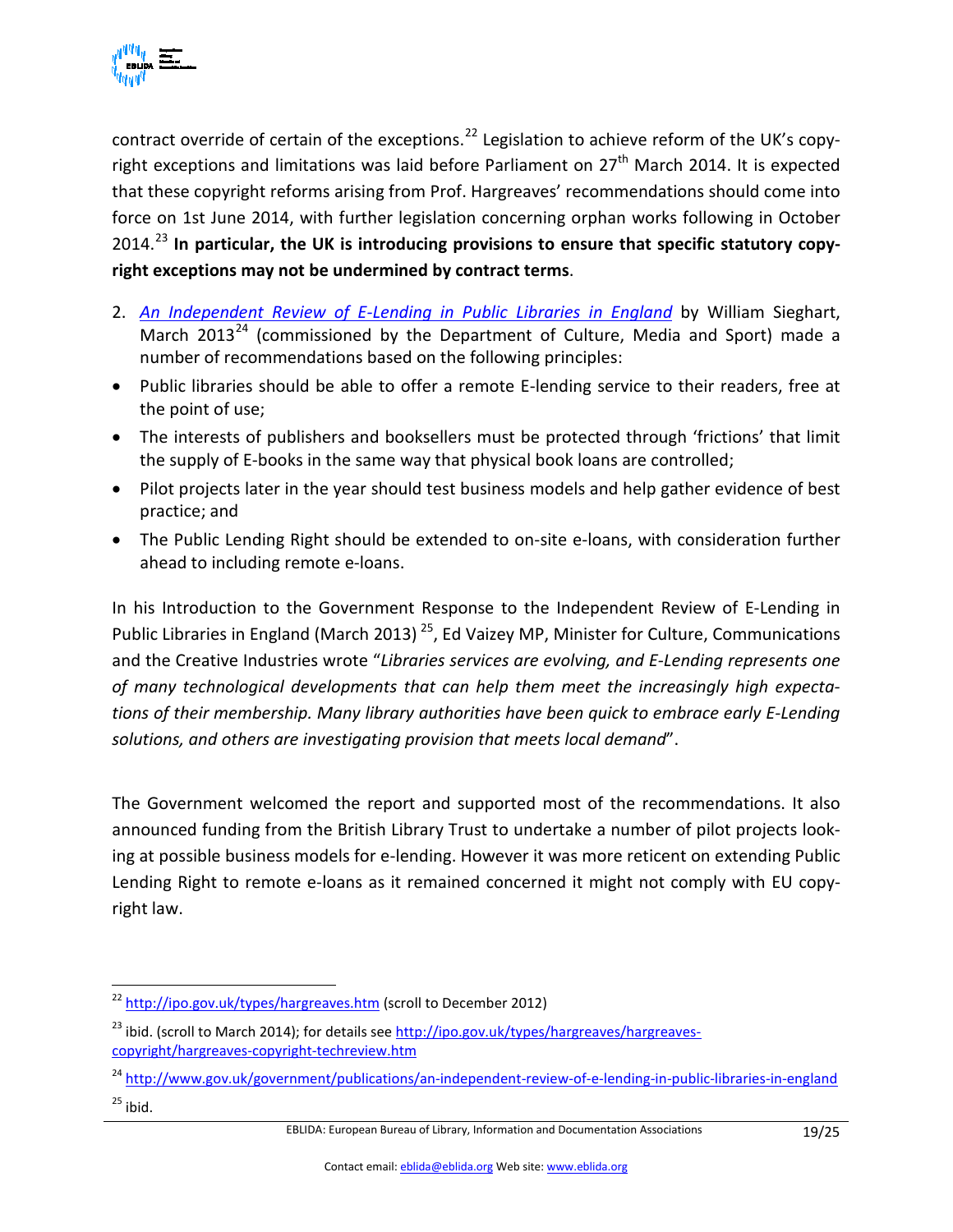

#### **Sweden**

The new Library Act<sup>[26](#page-19-0)</sup> (2013:801) entered into force on 1 January 2014. *Inter alia*, it expands the provisions for free lending by public libraries to the public. This means that the public may borrow literature free of charge regardless of the form of publication, i.e. regardless of whether it is provided in physical analogue form or digitally, for example this includes e-books.

Under the new Library Act, public libraries must also promote knowledge about how information technology can be used for knowledge acquisition, learning and participation in cultural life.

However, e-lending agreements<sup>[27](#page-19-1)</sup> are to be based on free negotiations between libraries and rightholders to conclude licensing agreements on e-lending. Currently the two largest distributors of e-books to libraries are  $Elib^{28}$  $Elib^{28}$  $Elib^{28}$  and its new competitor, Atingo.

#### **Ireland**

The Irish Government published its consultation report *Modernising copyright: report of the Copyright Review Committee*, in October 2013.[29](#page-19-3) Zoe Melling (Librarian, Research & Information Unit, Legal Aid Board) informed EBLIDA that:

"[…] *the report recommends expanding the current fair dealing provisions in Irish law to allow for a wider range of exceptions than those listed in the legislation, and introducing a new specifically Irish 'fair use' exception which does not go as far as the US version but aims to give the courts greater flexibility in certain limited circumstances. A draft amendment Bill is included in*  the report, with a view to progressing legislative change in the first half of 2014. Section 16 of *the draft Bill relates to fair dealing and section 29 to fair use."*

*"[although there] is no specific reference to e-lending […] the committee recommends introducing the full range of exceptions permitted by EU law, which would cover e-lending if it becomes an EU-wide exception [and that a provision in Irish Law stated that] contracts/licences cannot override exemptions in the copyright legislation (section 2(10) of the Copyright and Related* 

<span id="page-19-0"></span> <sup>26</sup> <http://www.regeringen.se/content/1/c6/21/94/07/8d4e828b.pdf>

<span id="page-19-1"></span><sup>&</sup>lt;sup>27</sup> The Swedish Association of Local Authorities and Regions, SALAR, who is the responsible authority for public libraries will represent the local authorities in trying to negotiate a model agreement for e-lending with the publishers. The discussions have just started so simultaneously the libraries still have their agreements with either elib or Atingo or both (the agreements are not exclusive). Both companies plan to have a lot of different acquisition models.

<span id="page-19-2"></span> $28$  Elib plans to release new models for library lending in the first quarter of 2014.

<span id="page-19-3"></span><sup>29</sup> <http://www.enterprise.gov.ie/en/Publications/CRC-Report.pdf>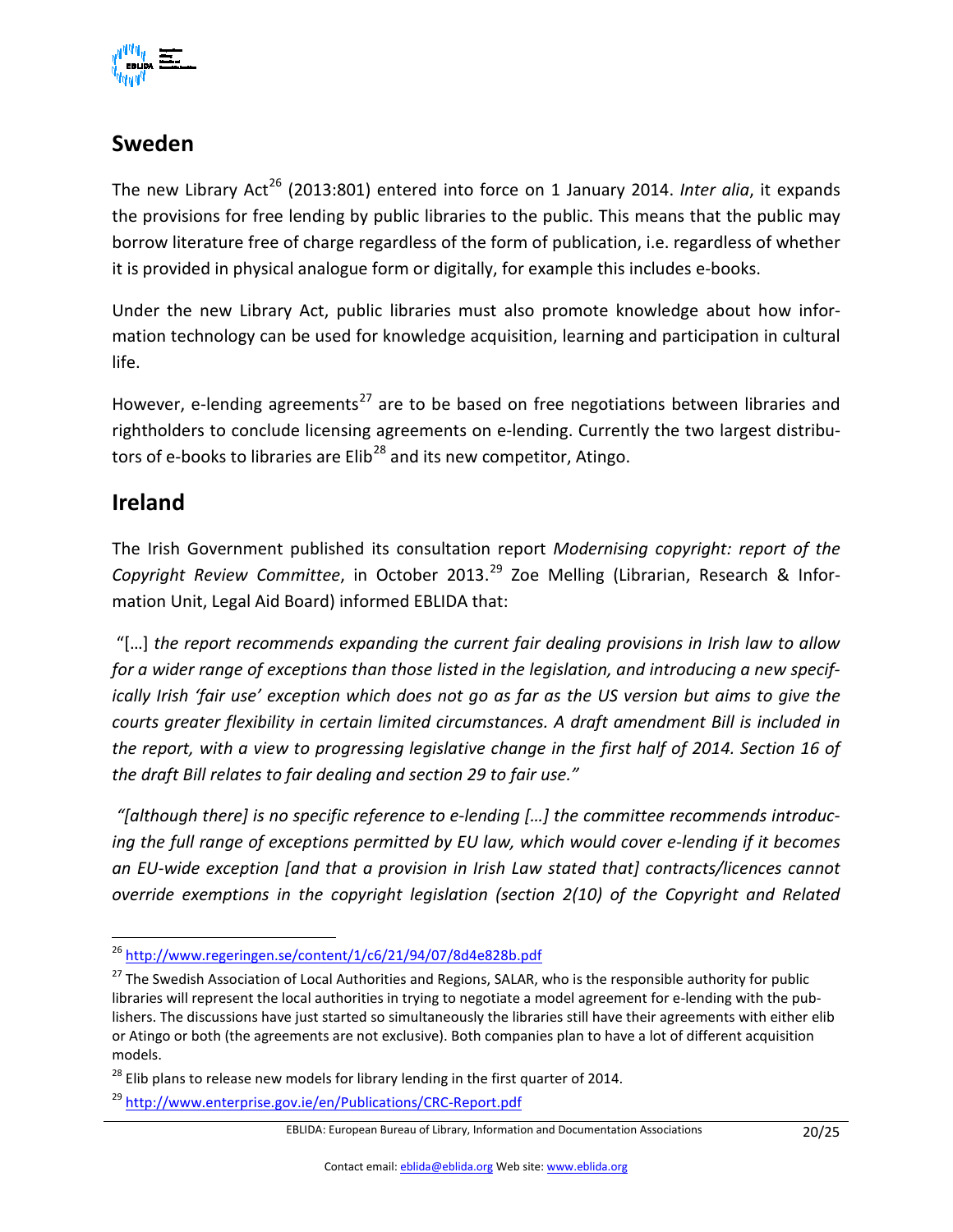

*Rights Act 2000)". Additionally, the report proposes "[…] expanding this protection considerably, including the problem of unfair terms where the balance of power lies with one party. (see page 138) […]."*

#### **Germany**

The [work program of the German CSU-CDU-SPD Coalition,](http://www.bundestag.de/dokumente/textarchiv/2013/48077057_kw48_koalitionsvertrag/koalitionsvertrag.pdf) *Shape Germany's future*<sup>[30](#page-20-0)</sup> includes a number of references to library and information issues as follows: $31$ 

Page 133: *"Copyright reform*

*We want to adapt copyright to the needs and challenges of the digital age taking account of digital use practices. The aim must be to achieve a fair balance between the interests of authors, exploiters and users. In order for the value of the creative industries to become pivotal to the copyright debate, awareness of the value of intellectual property in society must be strengthened. The coalition will therefore support appropriate measures [...]".[32](#page-20-2)*

Page 134: *"[…] We will examine whether public libraries should be given the legal right to take out licences for electronic books […]."*[33](#page-20-3)

*"[…] At European level, the coalition will work to ensure that on e-books, e-paper and other electronic information media may in the future attract a lower rate of VAT. Essential for maintaining the diversity of books and bookshops are fixed book prices, which are also needed in European law to with regard to safeguarding e-book prices [...]."*[34](#page-20-4)

<span id="page-20-0"></span> <sup>30</sup> *Deutschlands Zukunft gestalten. Koalitionsvertrag zwischen CDU, CSU und SPD: 18. Legislaturperiode* [http://www.bundestag.de/dokumente/textarchiv/2013/48077057\\_kw48\\_koalitionsvertrag/koalitionsvertrag.pdf](http://www.bundestag.de/dokumente/textarchiv/2013/48077057_kw48_koalitionsvertrag/koalitionsvertrag.pdf)

<span id="page-20-1"></span><sup>31</sup> [http://blog.ronald-kaiser.com/2013/11/27/eine-kurzanalyse-des-koalitionsvertrags-deutschlands-zukunft](http://blog.ronald-kaiser.com/2013/11/27/eine-kurzanalyse-des-koalitionsvertrags-deutschlands-zukunft-gestalten-der-18-legislaturperiode-zwischen-cdu-csu-und-spd-hinsichtlich-der-bedeutung-fuer-archive-bibliotheken-und/)[gestalten-der-18-legislaturperiode-zwischen-cdu-csu-und-spd-hinsichtlich-der-bedeutung-fuer-archive](http://blog.ronald-kaiser.com/2013/11/27/eine-kurzanalyse-des-koalitionsvertrags-deutschlands-zukunft-gestalten-der-18-legislaturperiode-zwischen-cdu-csu-und-spd-hinsichtlich-der-bedeutung-fuer-archive-bibliotheken-und/)[bibliotheken-und/](http://blog.ronald-kaiser.com/2013/11/27/eine-kurzanalyse-des-koalitionsvertrags-deutschlands-zukunft-gestalten-der-18-legislaturperiode-zwischen-cdu-csu-und-spd-hinsichtlich-der-bedeutung-fuer-archive-bibliotheken-und/)

<span id="page-20-2"></span><sup>&</sup>lt;sup>32</sup> German original: "Wir wollen das Urheberrecht den Erfordernissen und Herausforderungen des digitalen Zeital*ters anpassen. Dabei werden digitale Nutzungspraktiken berücksichtigt. Ziel muss ein gerechter Ausgleich der Interessen von Urhebern, Verwertern und Nutzern sein. Damit der Wert kreativer Leistungen stärker in den Mittelpunkt der Urheberrechtsdebatte rückt, muss das Bewusstsein für den Wert geistigen Eigentums in der Gesellschaft gestärkt werden. Die Koalition will deshalb entsprechende Maßnahmen unterstützen."*

<span id="page-20-3"></span><sup>33</sup> German original: "*Wir werden prüfen, ob den öffentlichen Bibliotheken gesetzlich das Recht eingeräumt werden sollte, elektronische Bücher zu lizensieren."*

<span id="page-20-4"></span><sup>34</sup> German original*: "Auf europäischer Ebene wird die Koalition darauf hinwirken, dass auf E-Books, E-Paper und andere elektronische Informationsmedien künftig der ermäßigte Mehrwertsteuersatz Anwendung finden kann. Essentiell für die Erhaltung der Vielfalt der Bücher und Buchhandlungen ist die Buchpreisbindung, die europarechtlich auch im Hinblick auf E-Books abzusichern ist."*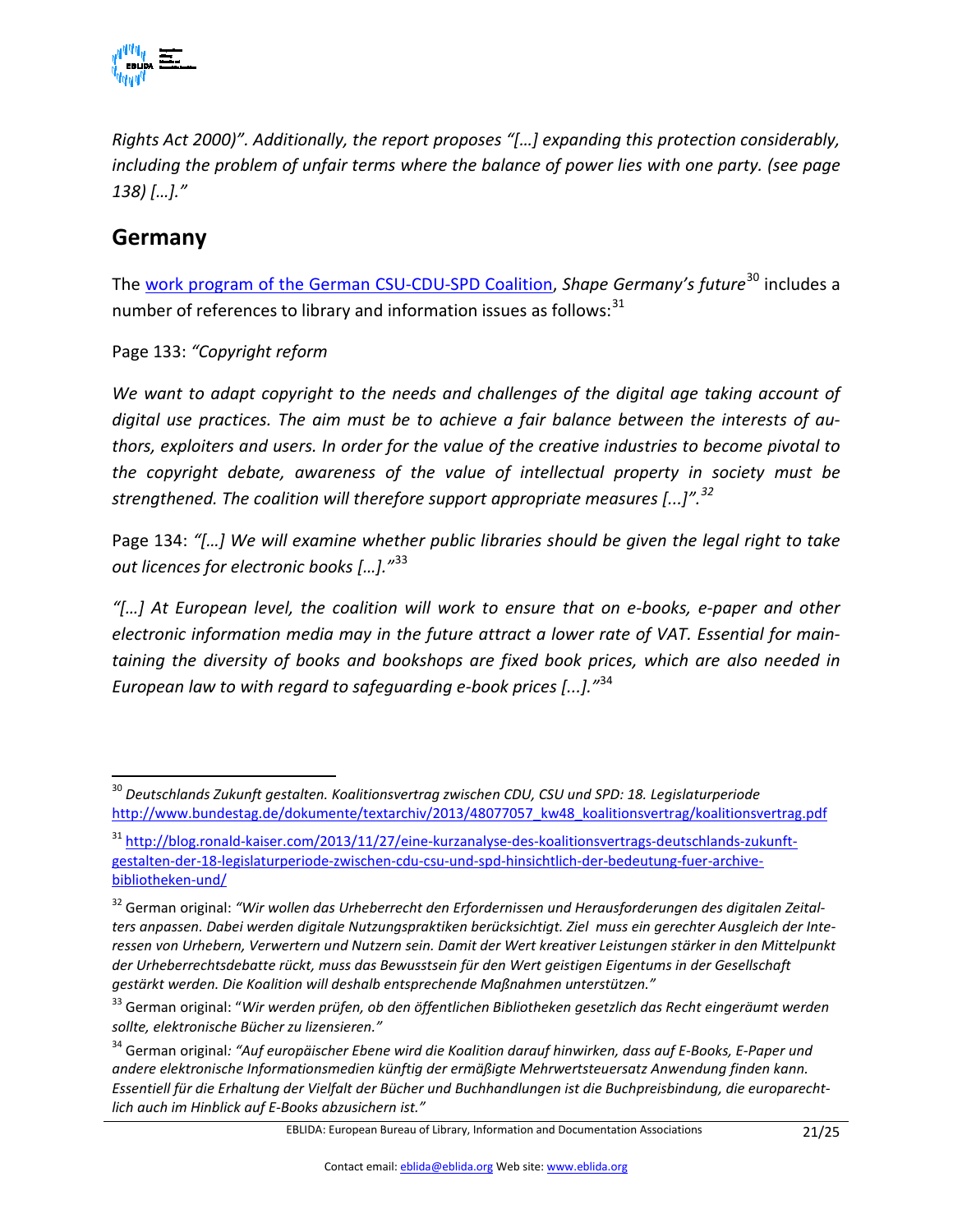

Concerning fixed book prices, on 19 February 2014, France and Germany recognised, among others, the merits of national regulation of e-book prices<sup>35</sup>. They invited other Member States to join them and called on the European Commission, the European Parliament and the EU Presidency to consider the importance of cultural, industrial and economic issues of the book in the digital age and to make it a priority in their work program in 2014.

#### **France**

Aurélie Filippetti, the French Minister of Culture and Communication declared **[2014 the year of](http://www.culturecommunication.gouv.fr/Presse/Discours/Discours-des-Voeux-a-la-presse-d-Aurelie-Filippetti-ministre-de-la-Culture-et-de-la-Communication)  [libraries](http://www.culturecommunication.gouv.fr/Presse/Discours/Discours-des-Voeux-a-la-presse-d-Aurelie-Filippetti-ministre-de-la-Culture-et-de-la-Communication)** in a speech made on 21 January 2014: *"To meet new needs is for libraries to be open in line with the availability of the public […]. To respond to new uses […] is to see public libraries evolve into a digital public library service accessible remotely. To enable everyone to better 'circulate' in the digital environment, to be oriented, trained, and educated in the abundance of information and knowledge. Our libraries should be open to these new uses, to all the public, open to the maximum number of people the maximum amount of time".[36](#page-21-1)*

#### **Austria**

The *[Work program of the Austrian Federal Government 2013-2018](http://www.bka.gv.at/DocView.axd?CobId=53264)*[37](#page-21-2) includes the development of an 'Austrian library plan' for the development of a modern, nationwide library network, including e-media, promotion of digitization activities (p49).  $^{38}$  $^{38}$  $^{38}$ 

<span id="page-21-0"></span> <sup>35</sup> French Minister of Culture, press release, 14 February 2014: *Aurélie Filippetti et Monika Grütters, ministres française et allemande de la culture, appellent à une vision européenne du livre à l'ère numérique. [http://www.culturecommunication.gouv.fr/Presse/Communiques-de-presse/Aurelie-Filippetti-et-Monika-Gruetters](http://www.culturecommunication.gouv.fr/Presse/Communiques-de-presse/Aurelie-Filippetti-et-Monika-Gruetters-ministres-francaise-et-allemande-de-la-culture-appellent-a-une-vision-europeenne-du-livre-a-l-ere-numerique)[ministres-francaise-et-allemande-de-la-culture-appellent-a-une-vision-europeenne-du-livre-a-l-ere-numerique](http://www.culturecommunication.gouv.fr/Presse/Communiques-de-presse/Aurelie-Filippetti-et-Monika-Gruetters-ministres-francaise-et-allemande-de-la-culture-appellent-a-une-vision-europeenne-du-livre-a-l-ere-numerique)*

<span id="page-21-1"></span><sup>36</sup> French original: *"Répondre aux nouveaux besoins, c'est, pour les bibliothèques, permettre une ouverture lorsque tous les publics sont disponibles […]. Répondre aux nouveaux usages […], c'est voir évoluer les bibliothèques vers un service public numérique de proximité. Pour permettre à tous de mieux "circuler" dans le numérique, c'est à dire être orienté, formé, éduqué au foisonnement des informations et des savoirs. Nos bibliothèques doivent être ouvertes à ces nouveaux usages, à tous ces publics, ouvertes au maximum de gens un maximum de temps."*  [http://www.culturecommunication.gouv.fr/Presse/Discours/Discours-des-Voeux-a-la-presse-d-Aurelie-Filippetti](http://www.culturecommunication.gouv.fr/Presse/Discours/Discours-des-Voeux-a-la-presse-d-Aurelie-Filippetti-ministre-de-la-Culture-et-de-la-Communication)[ministre-de-la-Culture-et-de-la-Communication](http://www.culturecommunication.gouv.fr/Presse/Discours/Discours-des-Voeux-a-la-presse-d-Aurelie-Filippetti-ministre-de-la-Culture-et-de-la-Communication)

<span id="page-21-2"></span><sup>37</sup> Arbeitsprogramm der österreichischen Bundesregierung 2013–2018 <http://www.bka.gv.at/DocView.axd?CobId=53264>

<span id="page-21-3"></span><sup>38</sup> German original: "*Erarbeitung eines 'Österreichischen Bibliotheksplans' zum Ausbau eines zeitgemäßen, flächendeckenden Büchereinetzes unter Berücksichtigung von E-Medien, Forcierung von Digitalisierungsaktivitäten"*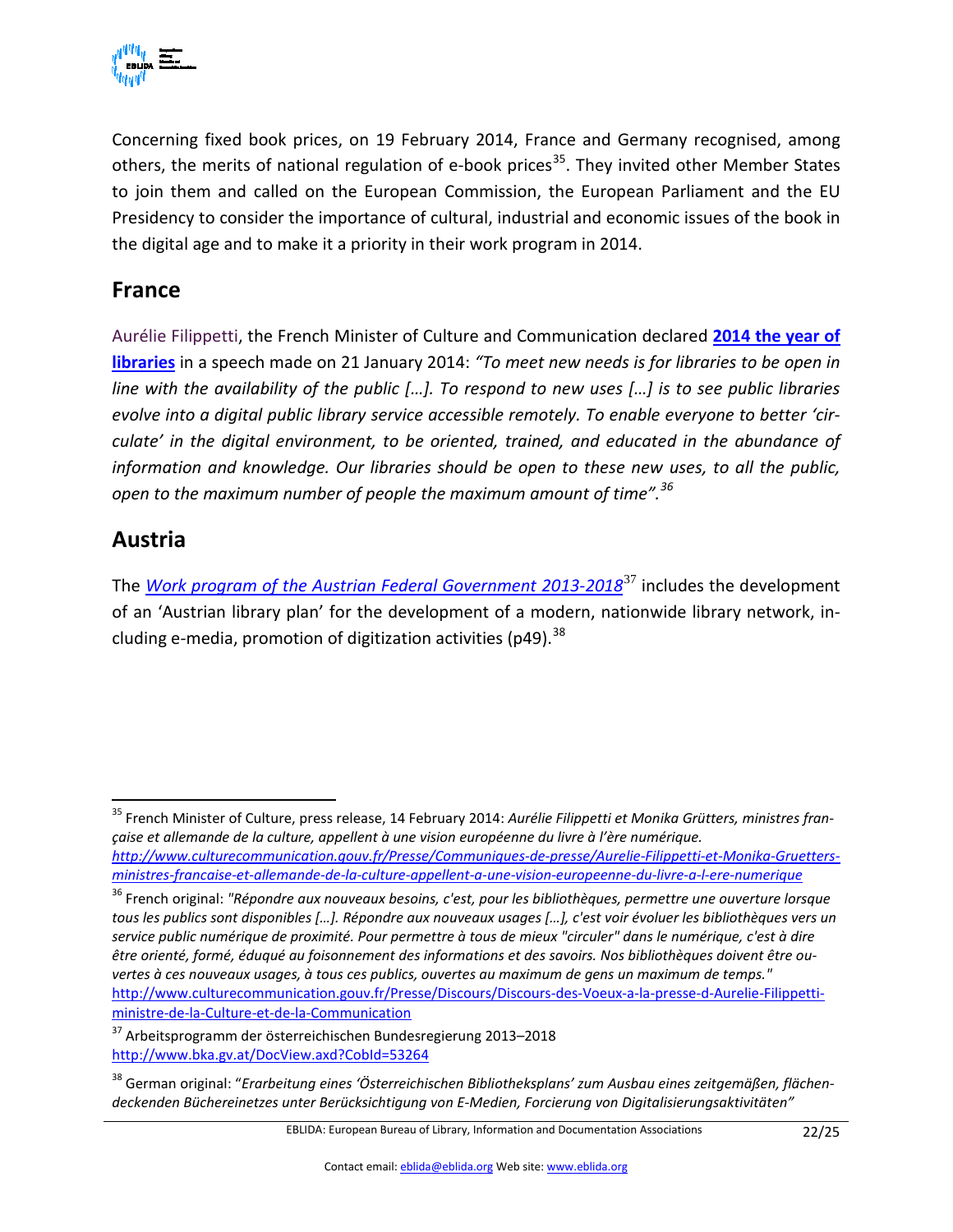

## <span id="page-22-0"></span>**Recommendations**

### <span id="page-22-1"></span>**I. From licences to Mandatory Fair Licensing**

The EU must develop legal mechanisms to ensure that licence clauses for information goods may not undermine statutory exceptions and limitations and that the removal of technological protection measures should be made compulsory for all legitimate uses.

Where a work has been published or otherwise made available to the public, the exclusive rights that exist with regard to the distribution or communication to the public of published works should not include the right to refuse to sell e-books to libraries, to offer e-books at prices designed to discourage sales, or to limit library e-book services, in the digital environment.

Licences for libraries should include the uses and respect the exceptions and limitations presently permitted by the Information Society and Database Directives.

If licence terms and conditions undermine the library's mission and the activities designed to fulfil it, then the introduction of and transition to e-material will result in reduced availability of publications to library patrons.

To support the development of a robust legal offer to library patrons, we recommend that the [EBLIDA principles on the acquisition and access to e-books by libraries](http://www.eblida.org/Special%20Events/Key-principles-acquistion-eBooks-November2012/GB_English%20Version%20Key%20Principles.pdf) be followed.<sup>[39](#page-22-2)</sup> In particular:

- All e-book titles available for sale to the public should be available to libraries to buy and access;
- All e-books titles should be available to libraries at the time of first publication;
- Publishers should deliver e-books in interoperable formats, or cooperate with libraries in making interoperable formats;
- Libraries should be permitted to make available acquired or licensed e-books for a limited period of time to a user (to e-lend);
- It should be possible to use the same e-book title simultaneously;  $40$
- Authorised users should be able to download an e-book either in the library or by way of remote access via secure authentication systems.

<span id="page-22-2"></span> <sup>39</sup> [http://www.eblida.org/Special%20Events/Key-principles-acquistion-eBooks-](http://www.eblida.org/Special%20Events/Key-principles-acquistion-eBooks-November2012/GB_English%20VersionKeyPrinciples.pdf)[November2012/GB\\_English%20VersionKeyPrinciples.pdf](http://www.eblida.org/Special%20Events/Key-principles-acquistion-eBooks-November2012/GB_English%20VersionKeyPrinciples.pdf)

<span id="page-22-3"></span> $^{40}$  i.e. The licence should permit simultaneous use In return for appropriate payment.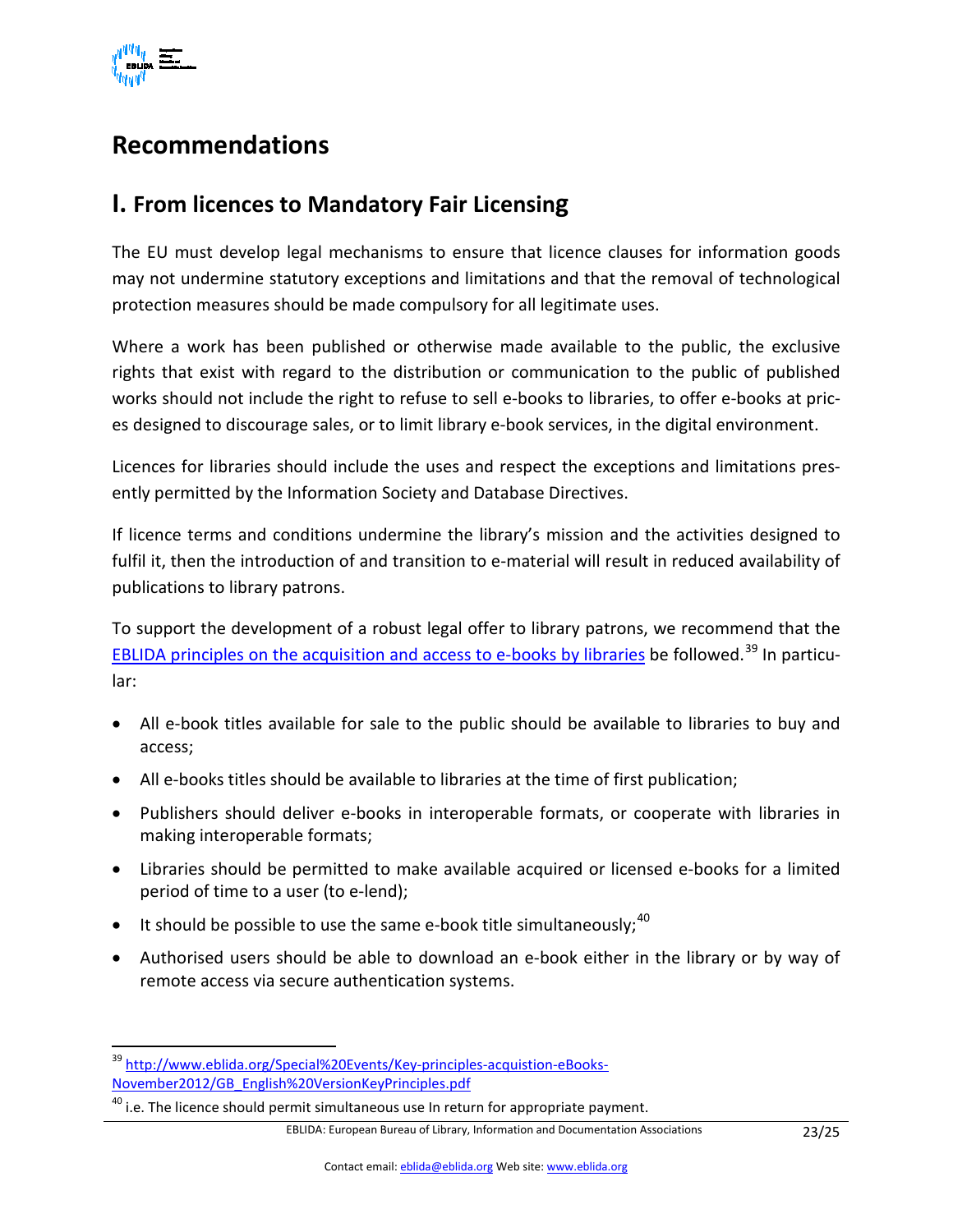

Importantly, the role of libraries in delivering free promotion of publishers and authors in their mission should also be clearly acknowledged. Some authors recognise this role and support libraries in it, for example the members of authors' groups such as **Fiktion.**<sup>[41](#page-23-1)</sup>

#### **Recommendations: 'Mandatory Fair Licenses' for libraries to ensure that:**

- 1. Licence terms and conditions for libraries include and do not undermine statutory exceptions and limitations permitted within the EU or its Member States.
- 2. Removal of technological protection measures is made compulsory for all legitimate uses.
- 3. Publishers do not refuse to sell digital content to libraries, impose or limit which titles they may acquire, or make any prohibition on library e-lending.
- 4. E-books and other digital content is offered to libraries at reasonable prices.
- 5. Licence terms and conditions support libraries' missions and activities.
- 6. Licences follow EBLIDA's key principles on the acquisition and access to e-books.

## <span id="page-23-0"></span>**II. Updating the EU Copyright Acquis**

### **A European copyright framework delivering fair access to information for libraries and their patrons**

To better meet the challenges libraries are facing, EBLIDA seeks a clear copyright framework to enable libraries **to fulfil their enduring mission into the 21st century to provide all EU citizens with access to the riches of human knowledge and imagination, whether in the library onsite or online.**

Copyright law reform at European level is absolutely necessary to simplify the current complicated regime and overlapping of different Directives. Licensing initiatives alone will not achieve this. A minimum floor of norms for limitations and exceptions is needed throughout Europe to ensure a level playing field for users of copyright works and to assist cross-border access to knowledge in the digital environment.

European Union copyright legislation comprises 28 different national laws under the umbrella of the EU copyright Acquis consisting of several Directives and recommendations, etc.. This fragmentation of legislation does not give European citizens equal rights when it comes to copyright limitations and exceptions. For instance, a library exception in one country might be illegal in the neighbouring country. This creates inequality.

<span id="page-23-1"></span><sup>&</sup>lt;sup>41</sup> [http://fiktion.cc](http://fiktion.cc/)